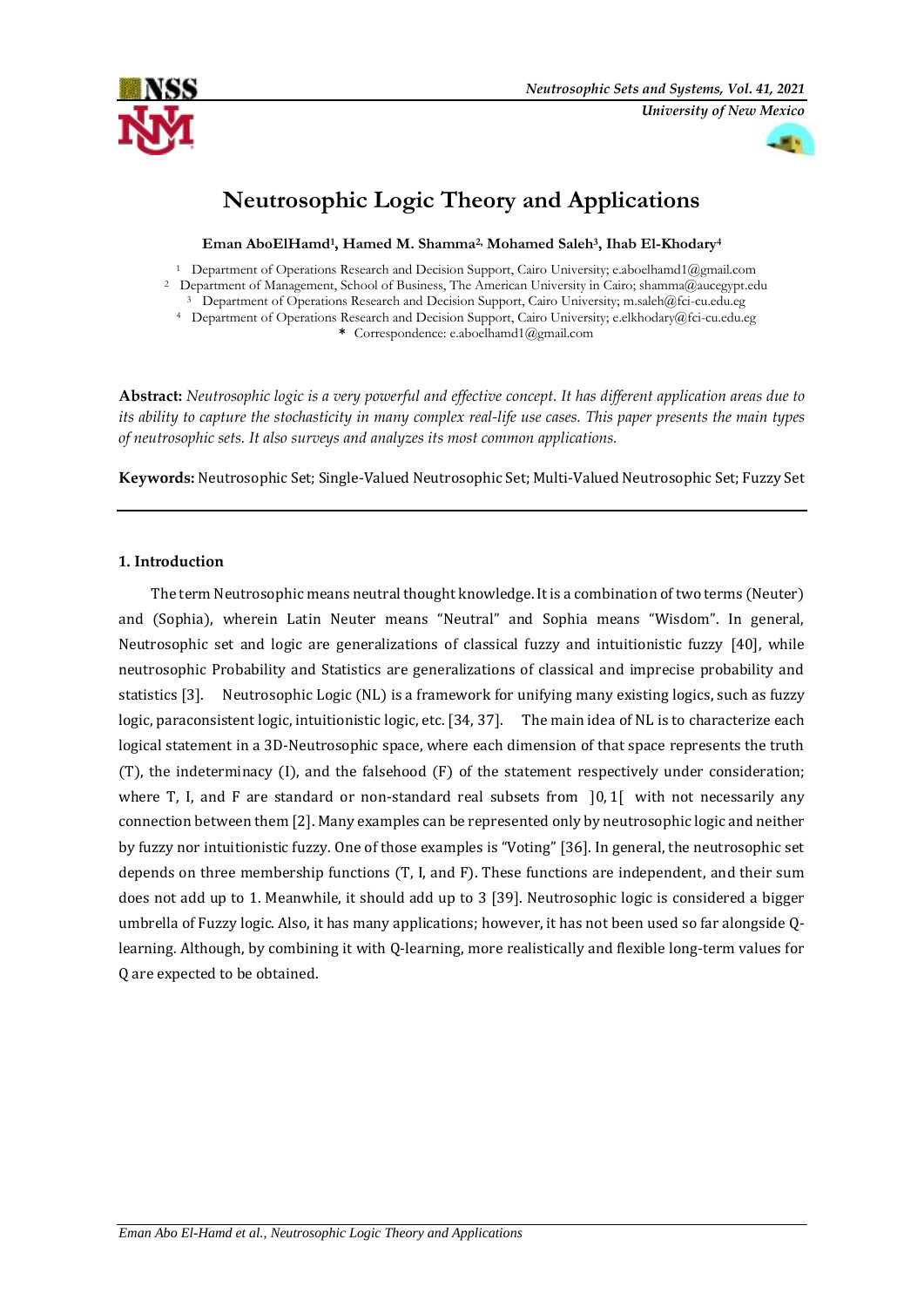

Figure-1: Relationship between neutrosophic set and other sets

Many methods were invented to deal with uncertainty. Starting from Fuzzy logic [109], which represents the "partial Truth" concept as the true value ranges between 0 and 1 according to whether it is entirely false or completely true. Meanwhile, Fuzzy logic had many drawbacks that encouraged the researchers to propose interval-valued sets to allow interval membership values within the same set. Then, an intuitionistic fuzzy set was a generalization for the traditional fuzzy sets. In an intuitionistic fuzzy set, each element has a degree of membership and even non-membershsip [110]. Meanwhile, it had drawbacks that encouraged some researchers to propose a neutrosophic set [111]. Figure-1 demonstrates the relationship between neutrosophic set and other sets, while, Table-1 lists sample advantages and disadvantages of each of these concepts [112].

| Algorithm                     | Advantages                                                                                                                                                                                                                                  | <b>Disadvantages</b>                                                                                                                                                                                                                                                                                                                                              |
|-------------------------------|---------------------------------------------------------------------------------------------------------------------------------------------------------------------------------------------------------------------------------------------|-------------------------------------------------------------------------------------------------------------------------------------------------------------------------------------------------------------------------------------------------------------------------------------------------------------------------------------------------------------------|
| <b>Fuzzy Sets</b>             | - The first algorithm to deal with<br>uncertainty<br>- Ability to solve complex problems<br>- Generates output even if only a few<br>input data are at hand<br>- Flexible algorithm and its rules can<br>be modified<br>- Easy to implement | - It depends on human knowledge<br>and expertise<br>- Its rules have to be regularly visited<br>and updated<br>- Sometimes its accuracy is not<br>entirely reliable when it works on<br>inaccurate inputs<br>- No single and systematic approach<br>for solving a problem might lead to<br>confusion<br>- Assume only crisp values for<br>representing True/False |
| Intuitionistic<br><b>Sets</b> | Assume a value for not only the -<br>Fuzzy<br>belongingness of a number to a set<br>(i.e., membership) but also a non- -<br>membership value                                                                                                | indeterminacy<br>ignores<br>It<br>the<br>component<br>Sometimes<br>might<br>generate<br>confusing results [113]<br>It contradicts the intuitionistic logic<br>in some cases [113]                                                                                                                                                                                 |

Table-1: Advantages and Disadvantages of uncertainty algorithms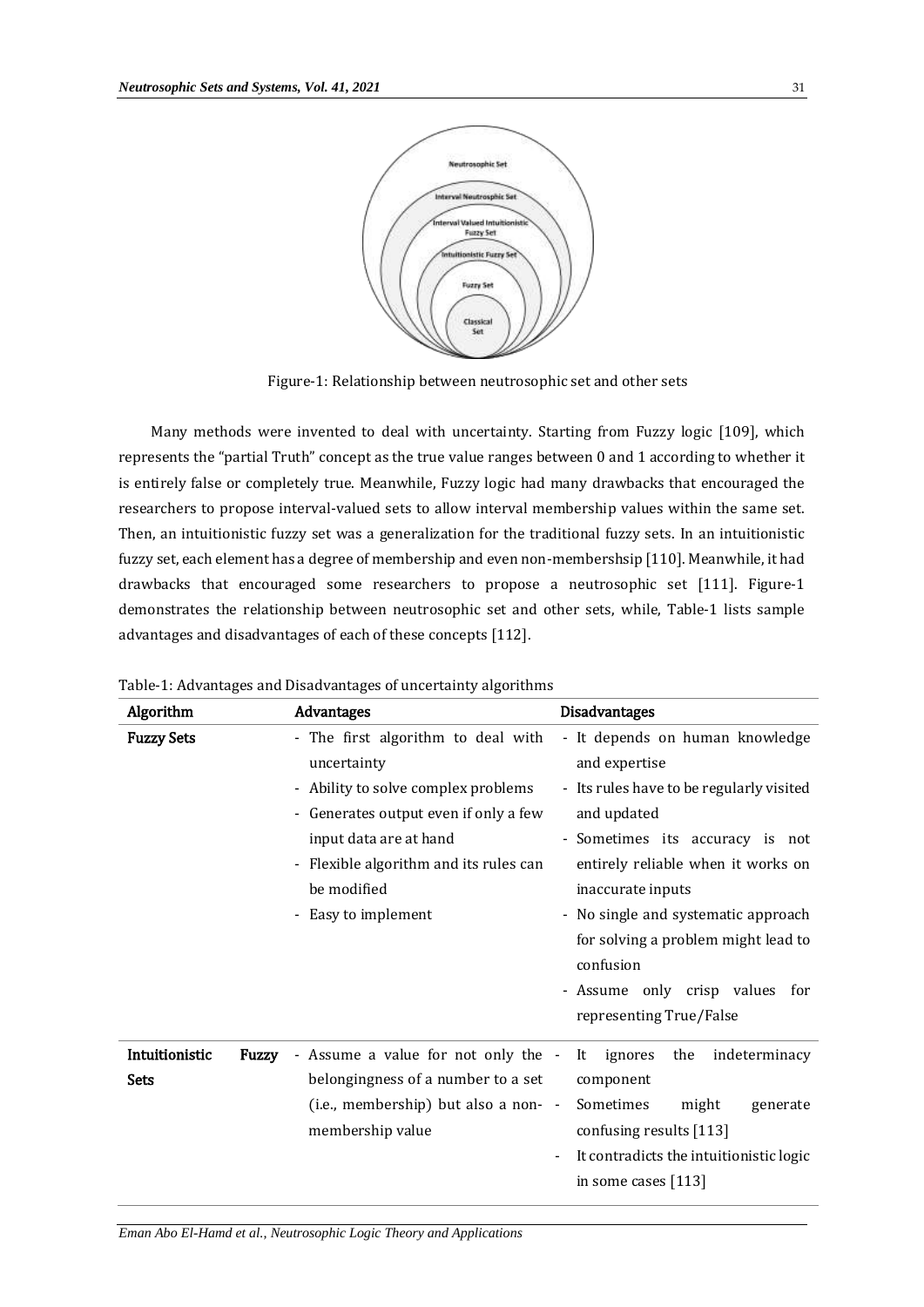| <b>Interval-Valued</b>   | - Introduce interval for representing - It ignores the<br>indeterminacy                                                                                                                                                                                                                                                                                                                                                                                                                                                                                                    |
|--------------------------|----------------------------------------------------------------------------------------------------------------------------------------------------------------------------------------------------------------------------------------------------------------------------------------------------------------------------------------------------------------------------------------------------------------------------------------------------------------------------------------------------------------------------------------------------------------------------|
| Intuitionistic           | True and False values<br>Fuzzy<br>component                                                                                                                                                                                                                                                                                                                                                                                                                                                                                                                                |
| <b>Sets</b>              |                                                                                                                                                                                                                                                                                                                                                                                                                                                                                                                                                                            |
| <b>Neutrosophic Sets</b> | - It is a generalization of other fuzzy - Assume single value for each<br>component, and his might not lead<br>concepts<br>- Flexible<br>to completely certain results<br>- Takes into<br>consideration<br>the<br>indeterminacy component<br>that<br>captures<br>vagueness<br>and<br>any<br>uncertainty<br>- Solves many complex problems<br>that have incomplete and imprecise<br>information<br>- Generates reliable results in many<br>multi-criteria<br>decision-making<br>problems<br>- Ability to deal with information<br>that comes from different data<br>sources |
| Interval-Valued          | - Perfectly capture the uncertain and - There are only a few research in                                                                                                                                                                                                                                                                                                                                                                                                                                                                                                   |
| <b>Neutrosophic Sets</b> | inconsistent information that exist<br>this area. Hence it still needs proof<br>in real-world<br>of its robustness<br>- Assume an interval for each<br>neutrosophic component (T, I, F)                                                                                                                                                                                                                                                                                                                                                                                    |

Due to the significance of CLV and the effectiveness of Q-learning, fuzzy logic, and neutrosophic logic algorithms, many researchers compete in developing models to utilize these algorithms separately in the marketing context. Meanwhile, each of their implementations has a specific drawback. For instance, neutrosophic logic is not applied yet in a real-life marketing context to maximize CLV [11]. Also, fuzzy logic is not utilized to maximize CLV, but for many other purposes, including clustering the customer base according to their profitability level or measuring it with RFM values instead of CLV [28, 6]. Finally, Qlearning has been combined with different machine learning and deep learning algorithms for that purpose. For instance, some researchers utilized deep learning to predict Q's optimal value that maximized the long-term profitability of the customers within the firm [31, 19]. Meanwhile, these algorithms overestimated Q's action values, hence generating unrealistic actions [14].

## **Single-Valued Neutrosophic Set**

Two types of membership functions for the NQL model are illustrated (Trapezoidal and Triangular). The goal is to utilize the neutrosophic model to learn the optimal Q value that maximizes long-term rewards. The stochastic nature of the problem is captured by assuming three values for Q (i.e., T, I,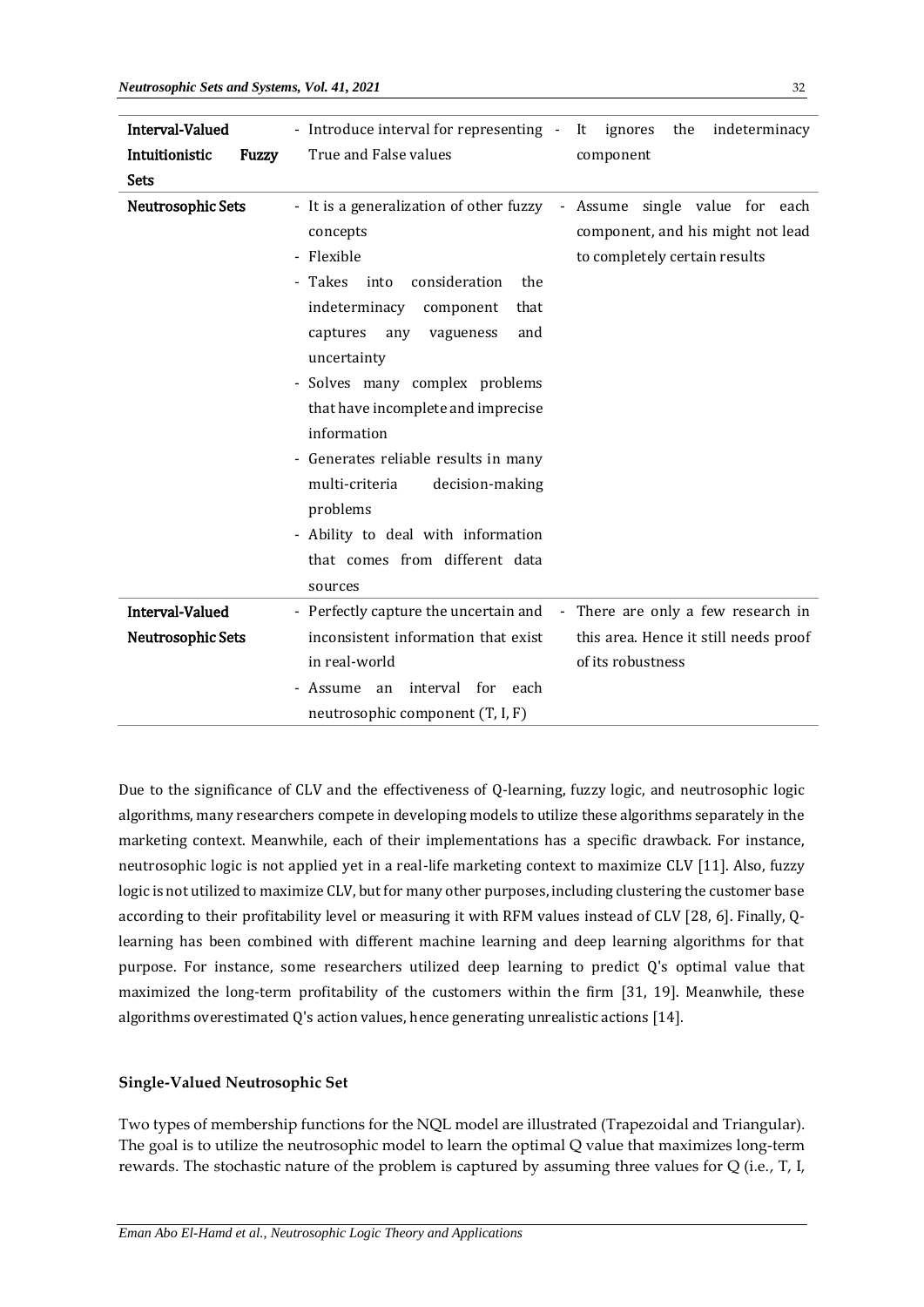and F) instead of a single value, each of which follows the Trapezoidal or Triangular membership function illustrated in the upcoming sub-sections.

#### **2.2.1. Trapezoidal Neutrosophic Q-Learning**

In light of neutrosophic logic's definition mentioned in Section-1, which depends upon 3 core values (T, I, and F), this section illustrates how to calculate these values and how to calculate the model performance measurements [17].

Let H be a universal set. Hence, a single-valued neutrosophic set B in H is calculated in Eq. (1)

$$
B = \{h, < T_B(h), I_B(h), F_B(h) > |h \in H\},\tag{1}
$$

Where truth membership function  $(T_B (h))$ , indeterminacy membership function  $(I_B (h))$ , and falsity membership function (F\_B (h)) satisfy the following conditions:

$$
T_S(z) = \begin{cases} t_S\left(\frac{(z-k)}{(l-k)}\right), & k \le z \le l\\ t_S, & l \le z \le m\\ t_S\left(\frac{(n-z)}{n-m}\right), & m \le z \le n\\ 0, & otherwise \end{cases}
$$
(2)

$$
I_S(z) = \begin{cases} \frac{l-z + (z-k')is}{(l-k')}, & k' \leq z \leq l\\ i_S, & l \leq z \leq m\\ \frac{z-m + (n'-z)s}{(n'-m)}, & m < z \leq n'\\ 1, & otherwise \end{cases} \tag{3}
$$

$$
F_S(z) = \begin{cases} \frac{l-z + (z-k'')f_S}{(l-k'')}, & k'' \leq z \leq l\\ f_S, & l \leq z \leq m\\ \frac{z - m + (n'-z)f_S}{(n''-m)}, & m < z \leq n''\\ 1, & otherwise \end{cases}
$$
(4)

Where S is a trapezoidal neutrosophic number,  $k, l, m, n \in R$ . Then  $S = ([k, l, m, n]; t_s, i_s, f_s)$  is called trapezoidal neutrosophic number (TrNN); and it has one of three possibilities (Positive TrNN, negative TrNN, or normalized TrNN). **m** is called positive TrNN, if  $0 \le k \le m \le n$ . While, if  $k \le$  $l \leq m \leq n \leq 0$ , then S is called negative TrNN. If  $0 \leq k \leq l \leq m \leq n \leq 1$  and  $T_s$ ,  $I_s$ ,  $F_s \in [0,1]$ , then  $X$  is called normalized TrNN. The membership function is demonstrated in Fig.4.



**Figure 4** TrNN membership function for truth, indeterminacy, and falsity functions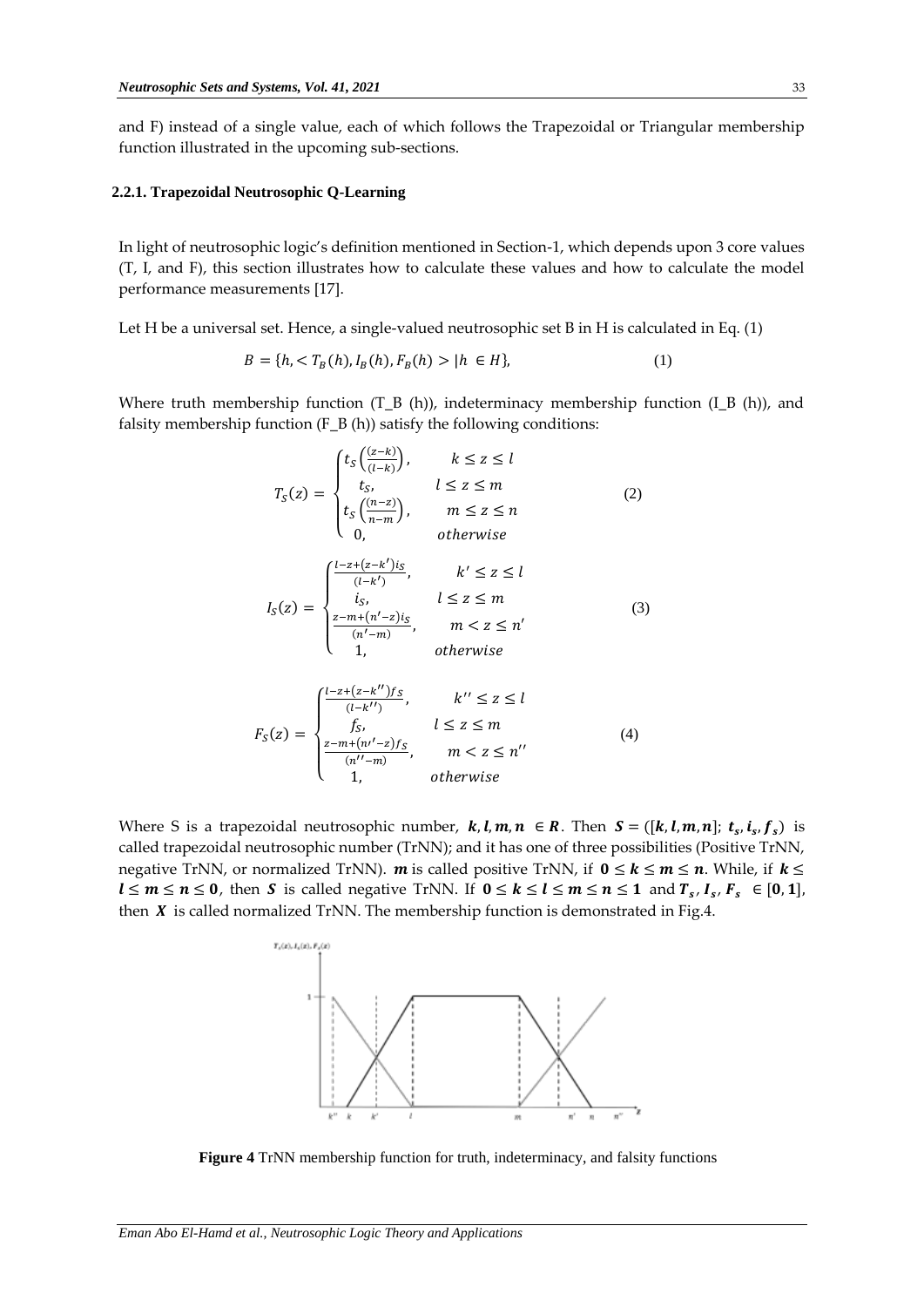#### **Multi-Valued Neutrosophic Set**

Assume X is a space of points (each of which is x), then multi-valued neutrosophic set  $A$  in  $X$  has membership functions  $(\widetilde{T_A}(x),\widetilde{I_A}(x),\widetilde{F_A}(x))$  defined on multiple-valued as follows

$$
A = \left\{ \left( x, \widetilde{T_A}(x), \widetilde{I_A}(x), \widetilde{F_A}(x) \right) \middle| \ x \in X \right\}
$$

Where each of the membership functions  $T$ , *I*, and  $F \in [0,1]$ , and is defined as a set of finite discrete values that satisfies the following conditions  $(0 \le \gamma, \eta, \xi \le 1, 0 \le \gamma^+ + \eta^+ + \xi^+ \le 3)$ , where  $\gamma \in \widetilde{T_A}(x)$ ,  $\eta \in \widetilde{I_A}(x)$ ,  $\xi \in \widetilde{F_A}(x)$ ,  $\gamma^+ = \sup \widetilde{T_A}(x)$ ,  $\eta^+ = \sup \widetilde{I_A}(x)$ ,  $\xi^+ = \sup \widetilde{F_A}$ [74]. Multi-valued neutrosophic can be converted to single-valued neutrosophic set *iff* each of  $\widetilde{T_A}(x)$ ,  $\widetilde{I_A}(x)$ ,  $\widetilde{F_A}(x)$  has only one value.

#### **Classification of Neutrosophic applications**

Neutrosophic logic plays a significant role and has many application areas [37]. This section presents a few of these applications. It starts with listing a set of theoretical contributions, then mentioning the role of neutrosophy in some practical application areas, including medicine, marketing, image processing, strategic planning, supply chain, and many other areas.

#### **Theoretical Contributions of Neutrosophic Logic**

Neutrosophic set is a powerful research area that proved its effectiveness and robustness in many application domains. Meanwhile, most of the contributions were theoretical and confirmed only by mathematical examples or few data-sets and were not generalized using other applications. In [50] they conducted a survey and listed the theoretical contributions of neutrosophic sets. They also proposed a method for designing the single-valued neutrosophic set. Their proposed method depended on creating neutrosophic membership functions through experimental data. Yet, their contribution needed to be applied to a real-life dataset. While in [52] they listed its applicability in medical applications. The researchers in [1] investigated different concepts, including (weighted average operator and weighted geometric operator) on neutrosophic cubic sets. This is for the sake of aggregating the neutrosophic cubic information. Their developed algorithm helped in multiple criteria decision-making. Their proposed algorithm was applied in a mathematical example to prove its usefulness and applicability. Yet, it was not implemented in a real-life business situation, which was on top of their limitations. Another theoretical contribution was done in [8]. They criticized the non-standard Neurtrsophic logic for the sake of its better understanding, although it was never used in practical applications. Their analysis we structured and well-formulated, yet it was not applied in cf situations or even in case studies to prove its robustness. An instance of a neutrosophic set called "interval neutrosophic set" was introduced in [10]. Meanwhile, their contribution was not applied to a real-life dataset. In [11] two special models of traditional neutrosophic logic, were introduced: Single-valued linguistic complex neutrosophic set, and Interval linguistic complex neutrosophic set. These models proved their applicability when they were applied in the University of Economics and Business for lecturer selection. As proposed by the researchers, this work might be extended by using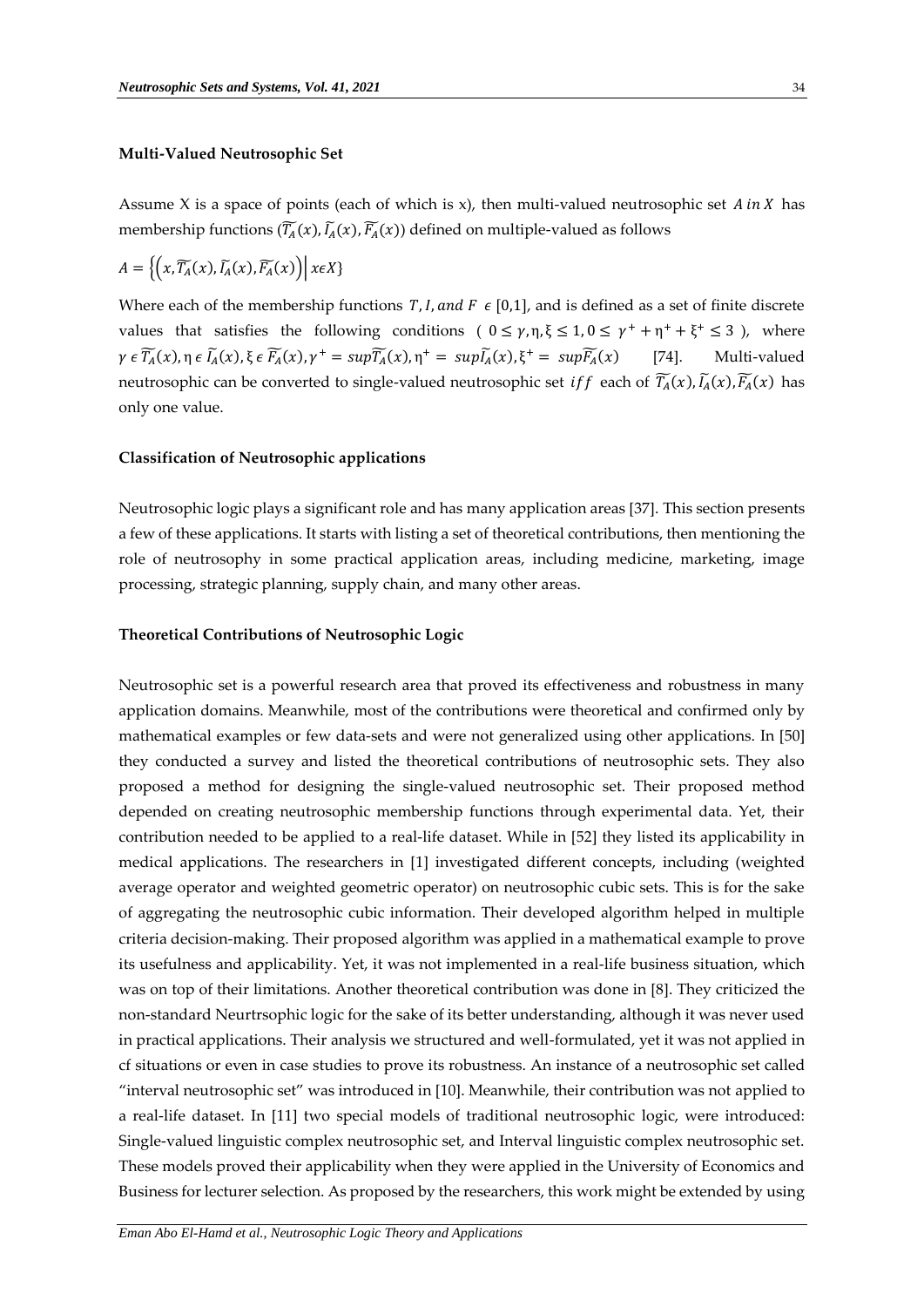different membership functions, including trapezoidal and triangular. In [18] the researcher tried to investigate some properties of neutrosophic sets and subsets.

Blending neutrosophic logic with Q learning attracted many researchers. In [22], they studied the relationship between those two algorithms. They applied their proposed algorithm in online education during Covid-19 pandemic. Their proposed model's goal was to select the best Information Communication Technology (ICT) tool as an online learning platform. Their model was illustrated through a numerical example, but it still needed to be applied in reality to prove its robustness and generalization. Interval neutrosophic sub-algebra and its properties were introduced in [26]. In [33] they focused on labor issues and tried to solve the untimely dismissal in Ecuador problem. To solve this, they integrated the IADOV method with neutrosophic logic. Their model obtained trusted results on their case study but still needed to be generalized to other datasets. In [36] they tried to test the effectiveness of neutrosophic logic in image processing. They expected to have good results when applying neutrosophic logic in imperfectly defined images. During their work, they studied different types of distance measures between neutrosophic sets. Although their work was theoretical, they expected to have outstanding results when applying their proposed model in image processing on real-life use cases. In [39] they tried to list the main concepts in single-valued neutrosophic sets. Meanwhile, they did not mention practical examples or real-life use cases to prove its practicality. While in [40], they studied the hybridization between single-values neutrosophic sets and machine learning.

In [42] they introduced a new concept in neutrosophic sub-algebra (i.e. MBJ neutrosophic subalgebra) and listed its applications. While in [45] they introduced neutrosophic generalized topological spaces. They discussed closed and open mappings, as well as their related attributes. Meanwhile, they did not mention the practical application of these concepts. In [49] they introduced neutrosophic social structures based on the three neutrosophic components (T, I, and F). In [53] they proposed a python based open-source implementation for basic concepts of neutrosophic logic. It was an awesome contribution that might be an atom for many neutrosophic logic implementations. In [59] they focused on neutrosophic sets and neutrosophic soft-sets. They mainly studied new algebraic operations and fundamental properties of these neutrosophic sets. Their analysis was well presented and well documented, but it still needed to be applied in real-life application areas to make it more concrete and reliable. In [60] they made an extended theoretical overview over the neutrosophic set and its instances. Meanwhile, it would be great if they mentioned the applicability of these models in real-life.

On top of the applicable and powerful proposed model was that one in [62]. They combined neutrosophic logic with neural networks. Their built neural network model consisted of single input and one output. Their hidden layer contained two activation functions (i.e. Chebyshev neutrosophic orthogonal polynomial function and neutrosophic sigmoid activation function). Their model's main drawback was that it was not applied to a real-life dataset but only on illustrative examples. It could also be extended by implementing it using multiple inputs and/or multiple outputs. A contribution in empowering the multi-criteria decision-making by neutrosophic was mentioned in [65]. They utilized a bipolar neutrosophic set with both positive and negative membership functions. They illustrated their model using an illustrative example but not a real-life application. Hence, it would be recommended to apply it in the real-life use case to prove its reliability. While in [67] they proposed fuzzy equivalence concept on the standard concepts of neutrosophic sets and rough neutrosophic set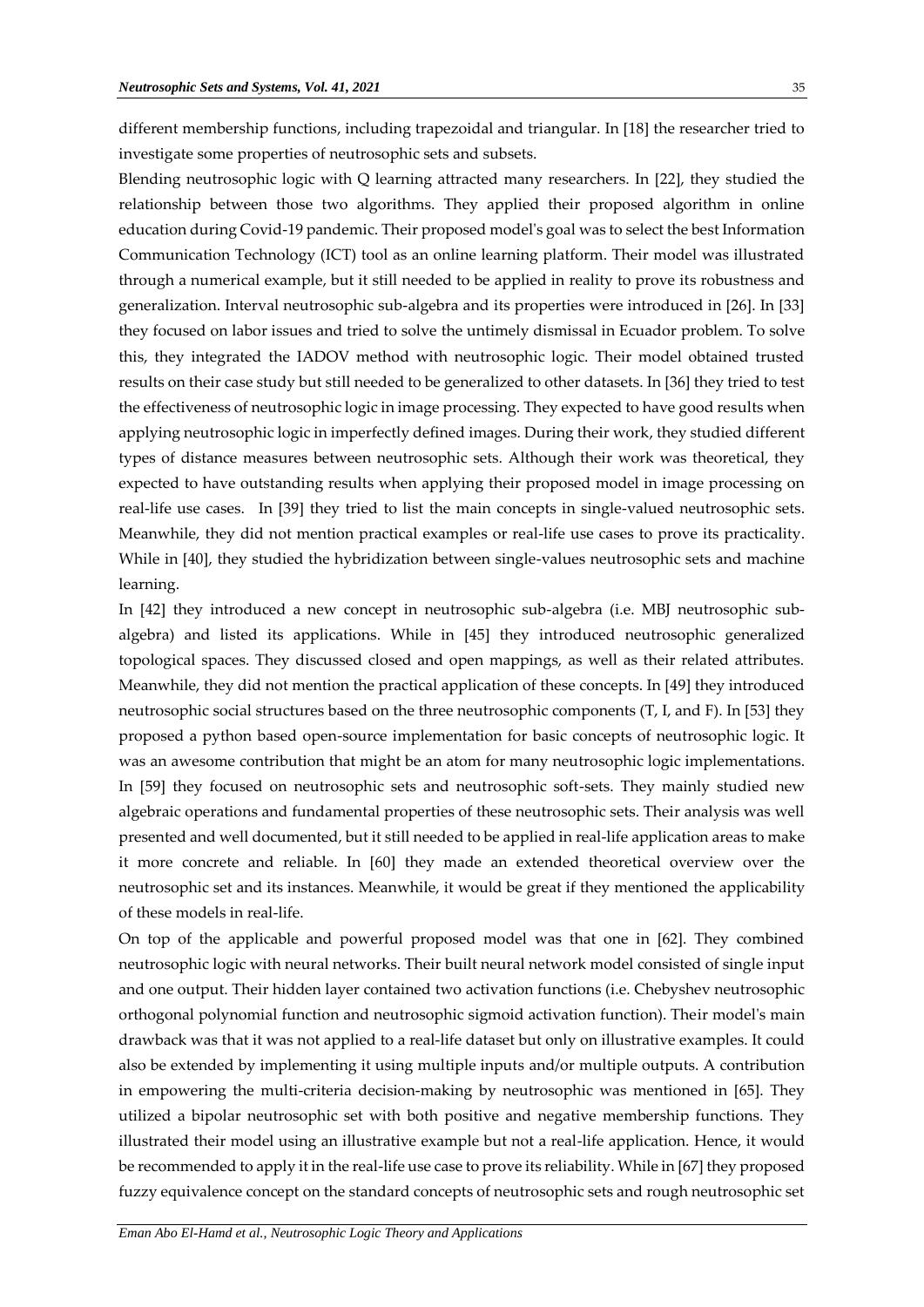for cluster analysis. Their model was illustrated through numerical examples. Applying it to real-life clustering problems was highly recommended. In [71] they had many contributions in single-valued neutrosophic sets. On top of them was that they combined single-valued neutrosophic sets with rough sets. They presented their proposed models using illustrative examples but did not mention any practical applications. This is on top of the way forward steps of their work. Also, multi-valued neutrosophic sets might be applied instead of single-valued ones. While [72] focused on the inclusion relations of neutrosophic sets. They also built a ranking method using a neutrosophic set that proved its effectiveness on set of practical examples.sMeanwhile, their model was recommended to be applied in real-life application areas to confirm this effectiveness and prove its reliability.

In [75] they proposed a model that combined data mining concepts to single-valued neutrosophic logic. They focused on machine learning and similarity measures concepts from the data mining umbrella. Other researchers could think of applying this proposed model in real-life datasets. While in [76] they combined single-valued neutrosophic (SVN) logic to a weighted correlation coefficient (CC) measure. They mentioned practical examples for their decision-making proposed method. Meanwhile, it was recommended to apply it in engineering and scientific applications. They also suggested generalizing it to other application areas. The work in [81] was also applied to combine neutrosophic set and correlation concept. But their main focus was interval neutrosophic set instead of single neutrosophic set. They illustrated their proposed model using an example. Yet, would be better to apply it in real-life use cases due to its effectiveness in empowering the decision-making process. Also in [77] they didn't apply their proposed model in real-life applications. Their model that combined SVN to minimum spanning tree was illustrated using a set of examples. They implemented it in two phases (i.e., defined the distances between SVNs, and then constructed the minimum spanning tree as a clustering algorithm for SVN. Their proposed model could be applied in many application areas. Hence it still needed generalization. The same researchers contributed in [82] by combing the correlation concept to a single neutrosophic set. Their proposed multiple attribute decision-making process ranked the alternatives in an imprecise environment. It helped to select the best option out of all options at hand. This was proved through an illustrative example. Meanwhile, it still needed to be applied in reality to prove its reliability.

Also in [78] the researchers were interested in combing SVN and even interval neutrosophic set to score function and accuracy function. Meanwhile, they did not apply their proposed models in reallife cases. A bit different than this was the work in [79]. They focused mainly on interval neutrosophic numbers. They improved the entropy formula of interval neutrosophic number. They tried to mimic the attitude of the decision-maker towards risks and under indeterminacy. They did not apply their proposed model in reality but illustrated it throughput through mathematical examples. Meanwhile, it was recommended to apply their proposed model in real-life cases to prove its robustness. In [89], they listed a set of applications related to multi-attribute decision-making and applying it under the neutrosophic environment. Highlighting that the top applications in this area were related to medical diagnosis and pattern recognition. In [90] their contribution was a bit different. They proposed a method that utilized interval –valued neutrosophic set properties to generate formal concepts of interval-valued neutrosophic concepts and even refined some parameters (i.e.,  $\alpha$ , $\beta$ , $\gamma$ ) cuts. They illustrated their proposals through mathematical examples not real-life applications.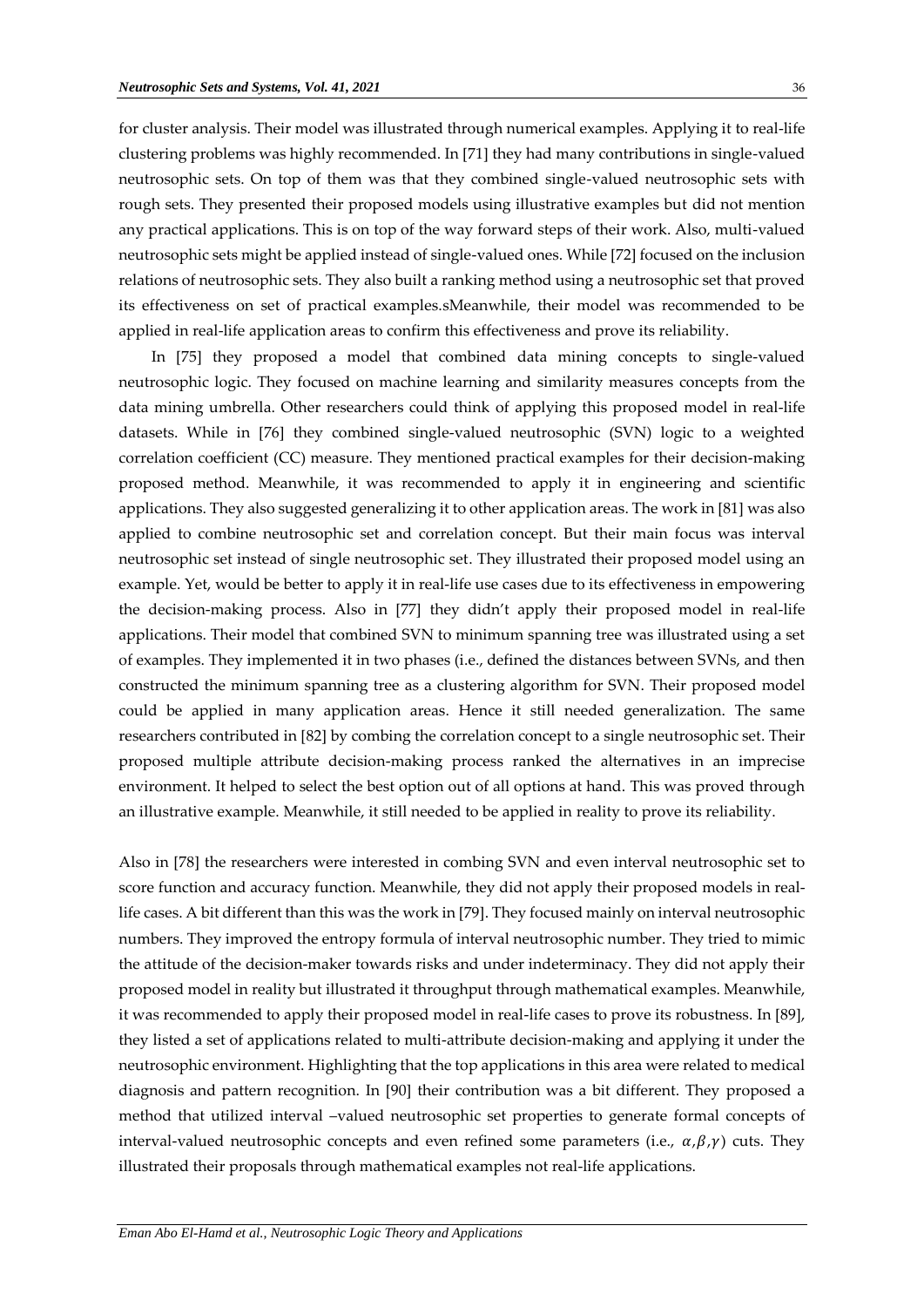## **Neutrosophic Logic in Data Mining**

In [93] they utilized a multi-refined neutrosophic set in sentiment analysis. Their model consisted of two positive (T), two negative (F), and three indeterminate (I) membership functions. Their model showed outperforming results when analyzing tweets on ten different topics related to the Indian scenario and other international scenarios. While in [94] they proposed a neutrosophic association rules algorithm. sTheir algorithm-generated association rules through an item's neutrosophic attributes (i.e., T, I, F). Their model was compared to fuzzy to prove its effectiveness. Yet, it was recommended to be applied to different real-life applications to prove its effectiveness. In [95] they proposed a single-valued neutrosophic set algorithm that measured the factors that impacted students' engagement and their overall attitude in mathematics achievements. They relied upon trends of international mathematics and science study. Although their model showed outperforming results, it still needed to be generalized. In [96] they proposed a neutrosophic based Dixon's test due to its significance and applicability. Their model was illustrated through a mathematical example. In [105] they proposed a sentiment analysis model for large documents. Their model consisted of binary and ternary classifiers and combined neutrosophic logic to particle swarm optimization (PSO) algorithm. Their proposed model was tested on a real-life dataset, and the ternary classifier gave outperforming results. Meanwhile, other researchers might think of generalize it to other data sets and applications for both short and large text. While in [106] they developed a clustering model using k-means but reduced the number of attributes using rough neutrosophic sets. Their model was applied to a real-life dataset but still needed to be generalized. A bit different than this was the contribution in [108]. They proposed a domain generation algorithm using a neutrosophic set. They classified their data to benign, malicious, and indeterminacy domain names. Their model showed outperforming results when being applied to a real-life dataset. Yet, it might be generalized to other datasets.

## **Neutrosophic in Blockchain**

In [97] they proposed utilized single-valued and interval-valued neutrosophic graphs in Blockchain and bitcoin application. They also listed the advantages and limitations of Blockchain graphs. While in [98] their main focus was to select the most appropriate Blockchain model for providing a secure and trustworthy healthcare Blockchain solution. Their proposed model was well-presented yet had a set of limitations, including its generalization.

#### **Neutrosophic Logic in marketing**

Neutrosophic PROMETHEE method in one-to-one marketing. They proved the necessity of analyzing different aspects of potential buyers, including their emotional and physiological states. One of the main obstacles of their model was the collection, and governance of the customers' emotions related data, especially under the existence of the data privacy rules exist in many companies. Consequently, collecting the proper data needed time and cost [3]. A single-valued neutrosophic set was combined with multi-criteria group decision-making in [69]. They used their hybrid proposed model in market segment selection and evaluation. Their model was effectively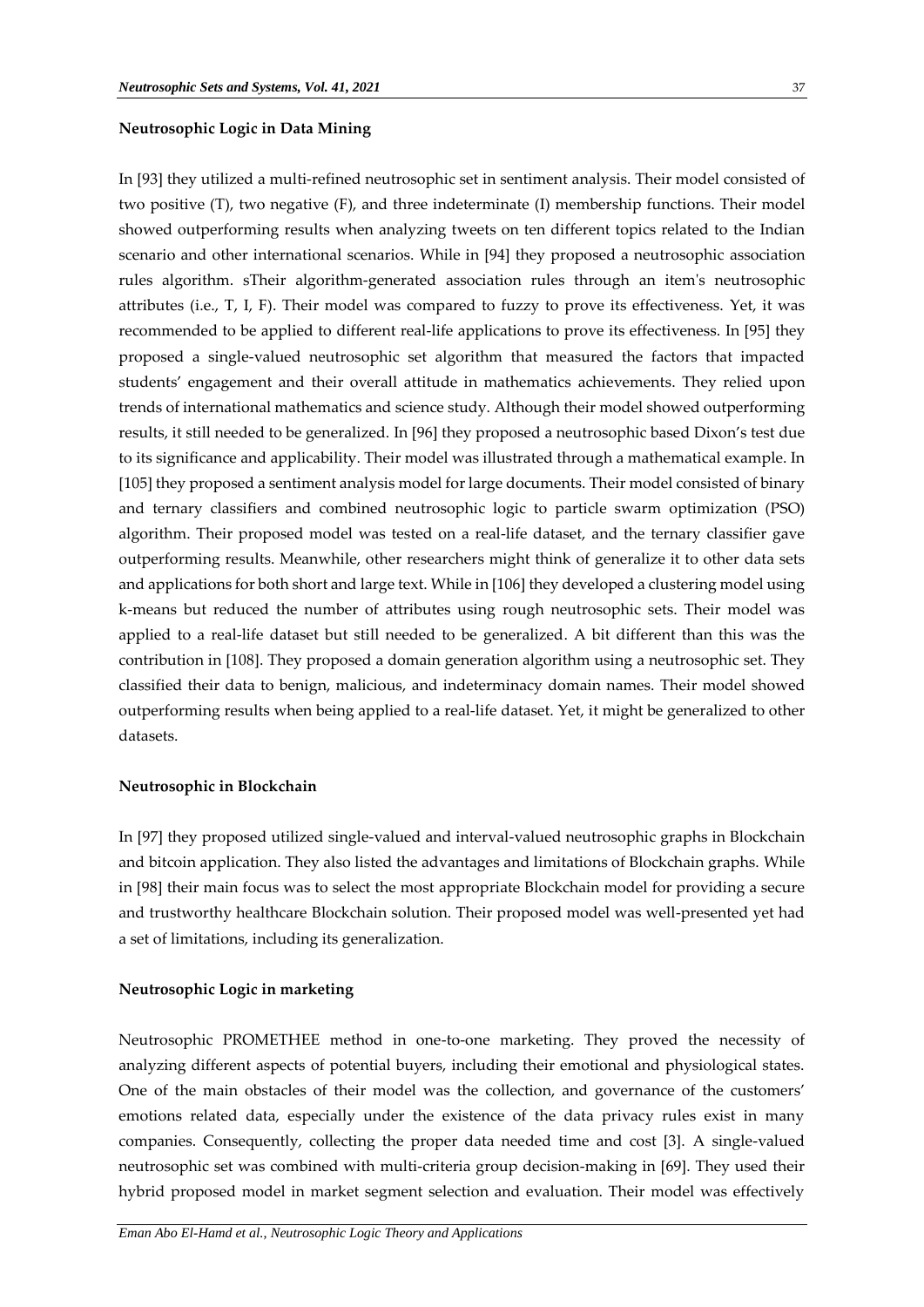applied in a real-life dataset related to smart bike-sharing firm. As future work related to their contribution might be to employ weighting methods to provide the market segments' ranking. It could seven be applied in other applications. In [87] the researchers proposed a method that combined neutrosophic logic to Q learning. They compared its results to another developed model that combined fuzzy logic to Q learning. Both models were applied in two benchmark datasets. Yet, it was encouraged to apply them in real-life business cases to prove their reliability. Other researchers might also think of combining their model with neural networks to optimize the Q values. The researchers in [91] proposed a clustering algorithm based on single-valued neutrosophic and similarity measures. Their proposed model proved its effectiveness when it was applied in a car market. Meanwhile, it was recommended to be generalized to other applications.

#### **Neutrosophic in Medicine**

The researchers in [57] survived the contributions of neutrosophic logic in image segmentation. They focused on medical images. They recommended blinding the contributions they mentioned with deep learning for more effective, robust, and reliable outcomes. A neutrosophic login-based model was applied in the medical domain to act as a medical decision eid for the physicians. Their model outperformed the other fuzzy-based models. Their work's main limitation is its dependency on a huge amount of data for obtaining accurate and reliable outputs [2]. While in [4] they proposed a recommender system based on neutrosophic logic that contributed to medicine through predicting the disease. They could design the formulation of algebraic formulas using their proposed algebraic similarity measure. Their proposed algorithm proved its robustness when being applied to different medical datasets, including heart, Breast Cancer, Diabetes, and more from the University of California Irvin (UCI) benchmark datasets repository [6]. The limitation of their work was that it was generalized and even not applied to other real-life datasets. The researchers in [7] developed an automatic choroidal segmentation method from Enhanced Depth Imaging Optical Coherence Tomography (EDI-OCT) images. This was done in neutrosophic space. Their model started by transforming the images to the neutrosophic space, after that, calculating the weights between the nodes. Then applied Dijkstra algorithm to detect the Retinal Pigment Epithelium layer. Finally, defining the false set using a gamma homomorphic filter. Their model was applied and tested on real-life datasets and proved its robustness by obtaining relatively small and acceptable error values. Their model was well defined, and well-presented especially its experimental results.

The researchers in [9] utilized offsets and off uniforms Neutrosophic sets in image processing. Mainly for a segmentation and edge detection of an image. They did not apply their model in real-life cases, but in demonstrated examples. This is on top of the limitations of their work. While, researchers in [16] developed a multi-criteria decision-making technique using neutrosophic algorithm to help physicians in diagnosing those who suffer from heart failure. Their model was already applied to real-life case studies and proved its effectiveness when was compared to other techniques. Meanwhile, their technique might be applied to larger dataset to confirm its robustness.

In [17], they conducted a study that combined Neutrosophic logic to Convolutional Neural Networks. Their main goal was to classify a brain tumor as either benign or malignant. Their model could prove its robustness and reliability with was compared to other classifiers. Although their model was well written and presented, it still needed to be applied to a real-life dataset. While the researchers in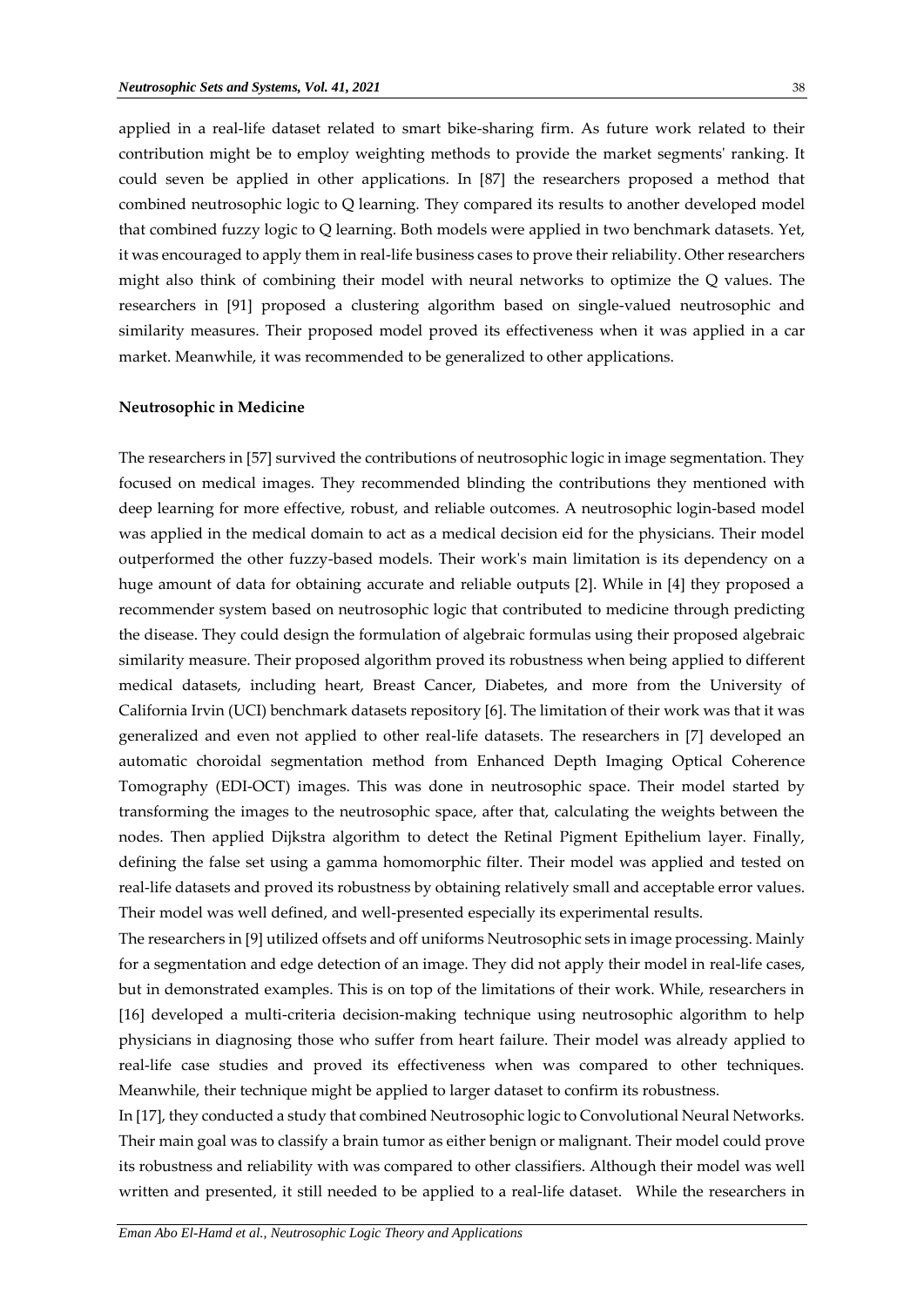[20] proposed cosine similarity measures that help diagnose bipolar disorder using neutrosophic logic. They verified their proposal on numerical examples. Their technique could prove its robustness; meanwhile, it might be applied to other case studies to prove its robustness and generalizability. The researchers in [32] conducted another contribution in cosine similarity. They build improved weighted single-valued neutrosophic cosine similarity measures. Their main goal was to help in the medical diagnosis. They applied their proposed model in two real case studies. Meanwhile, it still needed to be applied in other fields and other case studies to prove its reliability. The usage of single-valued neutrosophic sets has been presented in [21]. They projected their illustration in medicine. They utilized their model to help in the disease diagnosing based on the preliminary symptoms of each patient. This is done by formulating new distance measures for singlevalued neutrosophic sets. Their model has been applied in medical examples, yet it still needed to be applied to many real-life cases to prove its reliability. In comparison, the researchers in [29] illustrated the divergence measure in neutrosophic sets. They formulated this relationship and mentioned its properties. Finally, they applied their proposed model in a medical problem. Yet, their model still needed to be applied in other case studies. In [34] they introduced proposed types of distance measures for single-valued neutrosophic sets. Their proposed models were illustrated with pattern recognition, and medical case studies. Yet, these models still needed to be applied in other use cases to prove their generalization.

The contribution of neutrosophic login in the early diagnosing of COVID-19 based on the patients' medical images was discussed in [38]. Their model combined neutrosophic logic with deep learning. They applied their model to a real-life dataset. In conclusion, they encouraged using deep learning with neutrosophic logic to obtain reliable results to diagnose and overcome COVID-19. Hence, their model still needs to be applied in many datasets to increase its reliability. In [46] they introduced a refined technique of single-valued neutrosophic cosine similarity measure. They applied their proposed technique in medical diagnosis. Their model still needed to be generalized on other applications and might be extended by applying interval neutrosophic instead of single neutrosophic set. One of the most interesting application for neutrosophic logic was that one mentioned in [47]. They utilized neutrosophic statistics in analyzing dental fluorosis. Their analysis was well presented and expected to have a huge impact on improving human's tooth health (especially children). In [68] they constructed a comprehensive framework using a single-valued neutrosophic set to capture both incomplete and/or inconsistent information. They applied their proposed framework in a real-life healthcare case study. Meanwhile, it was encouraged to generalize it in other application areas, especially smart cities. In [104] they proposed a framework that combined interval neutrosophic to a neural network. They compared their interval neutrosophic rough neural network to other algorithms, and it outperformed them. Meanwhile, it still needed to be generalized using other reallife applications.

#### **Neutrosophic in COVID-19**

From 2020 until publishing this survey, the whole world is struggling with different generations of Coronavirus (i.e., COVID-19). Many researchers tried to contribute to developing models for dealing with COVID-19 using a different algorithm, and neutrosophic logic was on top of these utilized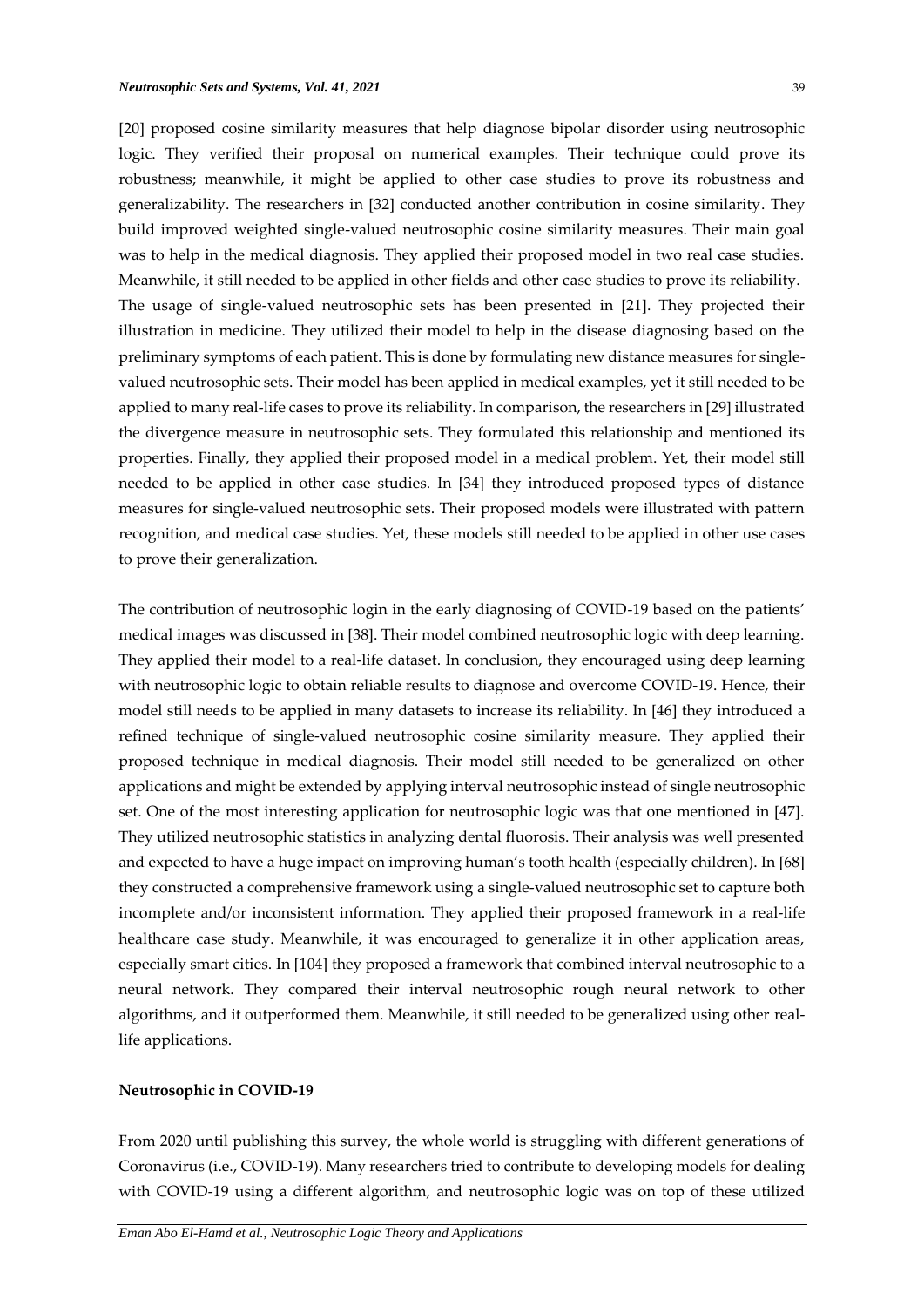algorithms. In [101] they developed a framework that combined COVID-19's disruptive technologies for analyzing this pandemic virus. Their framework had many advantages, including restricting COVID-19's outbreaks and ensuring the healthcare team's safety. The power of their model was applying it in an empirical case study. Meanwhile, it would be great to be generalized on other use cases. In [99] they identified priority tanking of insurance companies related to healthcare services. They mainly built a multi-criteria performance evaluation methodology with the help of experts' opinions. Their main focus was on Turkey. Meanwhile, their model could be generalized to other countries. They mainly focused on intuitionistic fuzzy logic, but it was encouraged to utilize neutrosophic logic instead for more effective results. While in [100] contributed to COVID-19's vaccine. They identified a set of criteria and sub-criteria that helped identify priority groups for COVID-19's vaccine doses distribution. Their proposed priority groups model was well-presented and well-illustrated; meanwhile, it still needed generalization. On the other hand, the researchers in [102] focused on the diagnosis part of COVID-19. They developed a framework for this purpose. Their framework not only focused on COVID-19's early diagnosis but also on its treatment. Their proposed framework combined deep learning with a neutrosophic classifier. It was a well-presented and effective contribution, yet suffered from data availability limitations and a set of weaknesses of big data architectures. While the researchers in [103] differentiated between COVID-19 and other four chest diseases that had some common symptoms. They utilized neutrosophic logic for this purpose to diagnose COVID-19 using only the CT scan and the primary symptoms. They also studied the effect of the internet of things (IOT) in helping the medical staff monitor the spread of COVID-19. Their proposed model achieved 98% detection accuracy. Yet, it was recommended to update their study by including other COVID-19's symptoms added by the World Health Organization (WHO) related to the virus's evolution.

## **Neutrosophic in Image Processing**

In [25] they proposed a neutrosophic similarity clustering algorithm. They applied their model in image processing field for segmenting gray-level images. Their model was applied in many images, both artificial and real images. This proved the effectiveness of their proposed model in image processing and computer vision. In [44] they applied neutrosophic logic in grayscale image processing. Meanwhile, they did not mention real-life use cases to prove the effectiveness of their model. Another contribution of neutrosophic logic in image processing was mentioned in [48]. It was mainly used with Dice coefficients to deal with the missing data uncertainty. Their proposed model was experimentally validated. Their model had high applicability not only in image processing but only in natural language processing. Also, in [51] they utilized neutrosophic sets in image processing. They added two operations to the traditional neutrosophic membership functions (i.e.,  $\alpha$ -mean and  $\beta$ -enhancement). These added operations could reduce the indeterminacy of the set. Their model was effective as it was able to segment different types of images, even noisy ones. Hence, it was recommended to be applied in real application areas to confirm its applicability. A bit different than this, is the contribution in [55]. They utilized a neutrosophic set in grayscale images. They analyzed the effect of applying bipolar neutrosophic set in grayscale images and came up with their proposed model. Their model could extract useful information from even the noisy images, and was tested on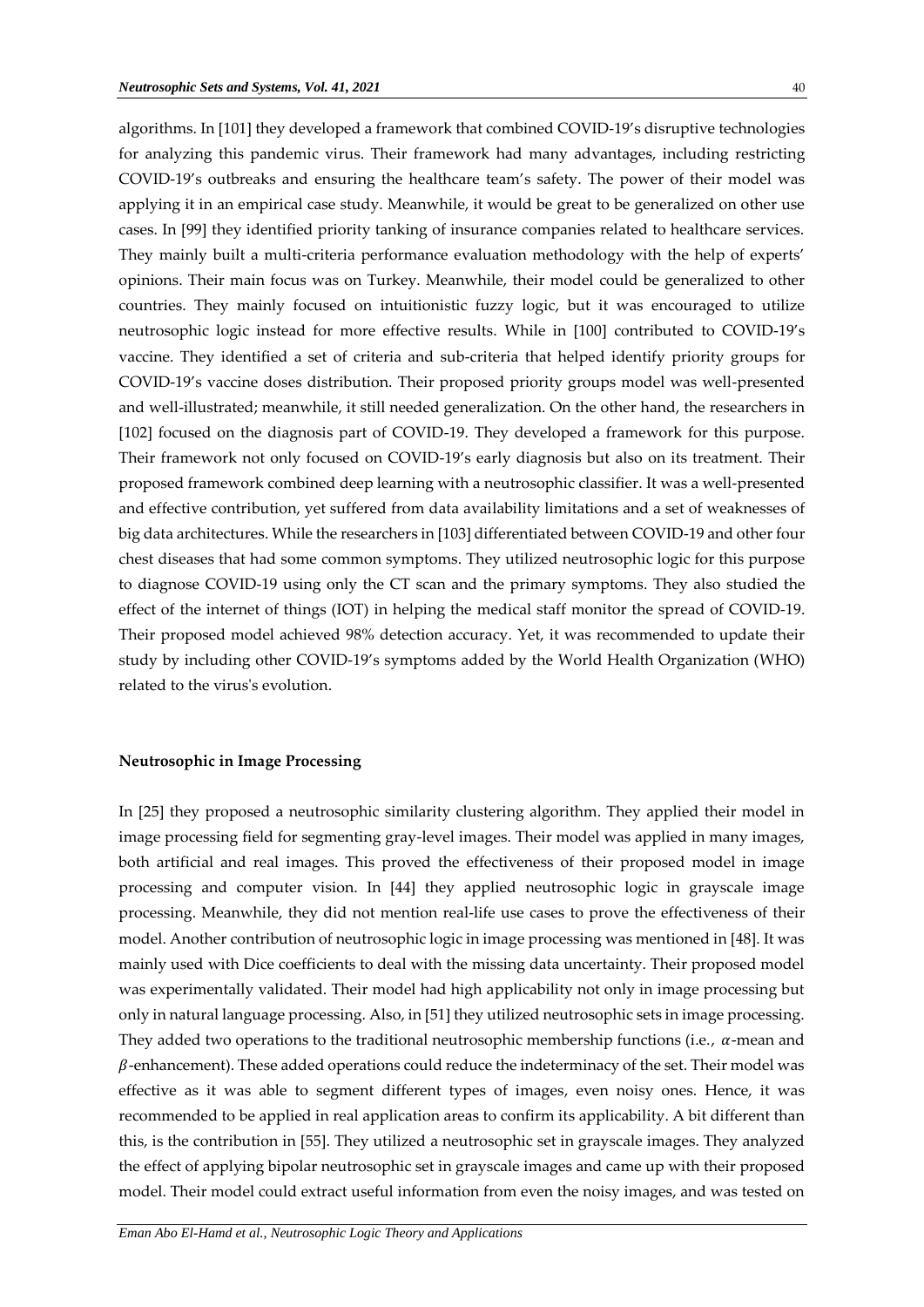different images, including human brain images. This could prove its effectiveness in the medical field. In [114] they proposed a particle swarm neutrosophic algorithm to cluster liver tumors in CT images. They evaluated the indeterminacy of the neutrosophic set using entropy. Their proposed showed outperforming results on both CT and non-CT images.

## **Neutrosophic in Supply Chain**

In [12] the researchers combined neutrosophic techniques with AHP method. Their main goal was to support enterprise decision-making in the internet of things (IoT) era. Their proposed algorithm was applied in different enterprises, including Smart Village in Egypt and Smart City in U.K. and China. Meanwhile, involving more companies in their model validation would enrich its results. The researchers in [20] designed an interval complex neutrosophic set and listed its characteristics. To prove their model's practicality, they applied it in supplier selection related to a transportation company. Meanwhile, it still needed to be applied to more real-life datasets to prove its robustness. Another contribution in IoT field was proposed by the researchers in [24] who developed a model that helped detect cancer early. The data was extracted from a set of smart devices (i.e., sensor networks). Their model would help in the early prediction, detection, and treatment of cancer. Their proposed model was well presented, yet it still needs to be applied to many real-life case studies to prove its reliability.

The effect of neutrosophic login in Blockchain has been proved in [28]. They developed single and interval-values neutrosophic Blockchain graphs. They applied their proposed model to various graphs of Blockchain. In [30] they utilized neutrosophic sets to build a ranking technique in a supply chain environment. Their main goal is to handle the economic and environmental vague performances. Their proposed model was applied in two real-life use cases: the petroleum industry and a manufacturing firm in China. Their model was an atom for a combination of analytics and neutrosophic sets. Consequently, it could be extended to predict future trends. In [35] they proposed a fuzzy neutrosophic approach based on trapezoidal neutrosophic variables. It was a decisionmaking aid for supplier evaluation and selection. Their model was applied in a resilient supply chain management context, in a real-life business case study. Meanwhile, it could be applied in many other areas to test its reliability. It can also be integrated with other fuzzy tools (i.e. rough sets) to enrich its effectiveness. In [41] they proposed a model for the analysis of failure mode and effect. They applied their proposed algorithm in an empirical, real-life case study, and it showed its effectiveness and reliability yet still needed to be generalized. In [61] they had a different perspective in illustrating neutrosophic numbers (i.e., both linear and non-linear). They also tackled both neutrosophication and de-neutrosophication. They applied their proposed concepts in two application areas related to project evaluation review technique (PERT) and route selection. Their proposals could be applied in different applications, and also other neutrosophic numbers' types could be used.

The researchers in [81] developed a supply chain-related multi-criteria group decision-making method. Their proposed model combined analytical network process method to ViseKriterijumska Optimizacija I Kompromisno Resenje (VIKOR) method. Their model that was developed for a neutrosophic environment that had incomplete information, utilized triangular membership function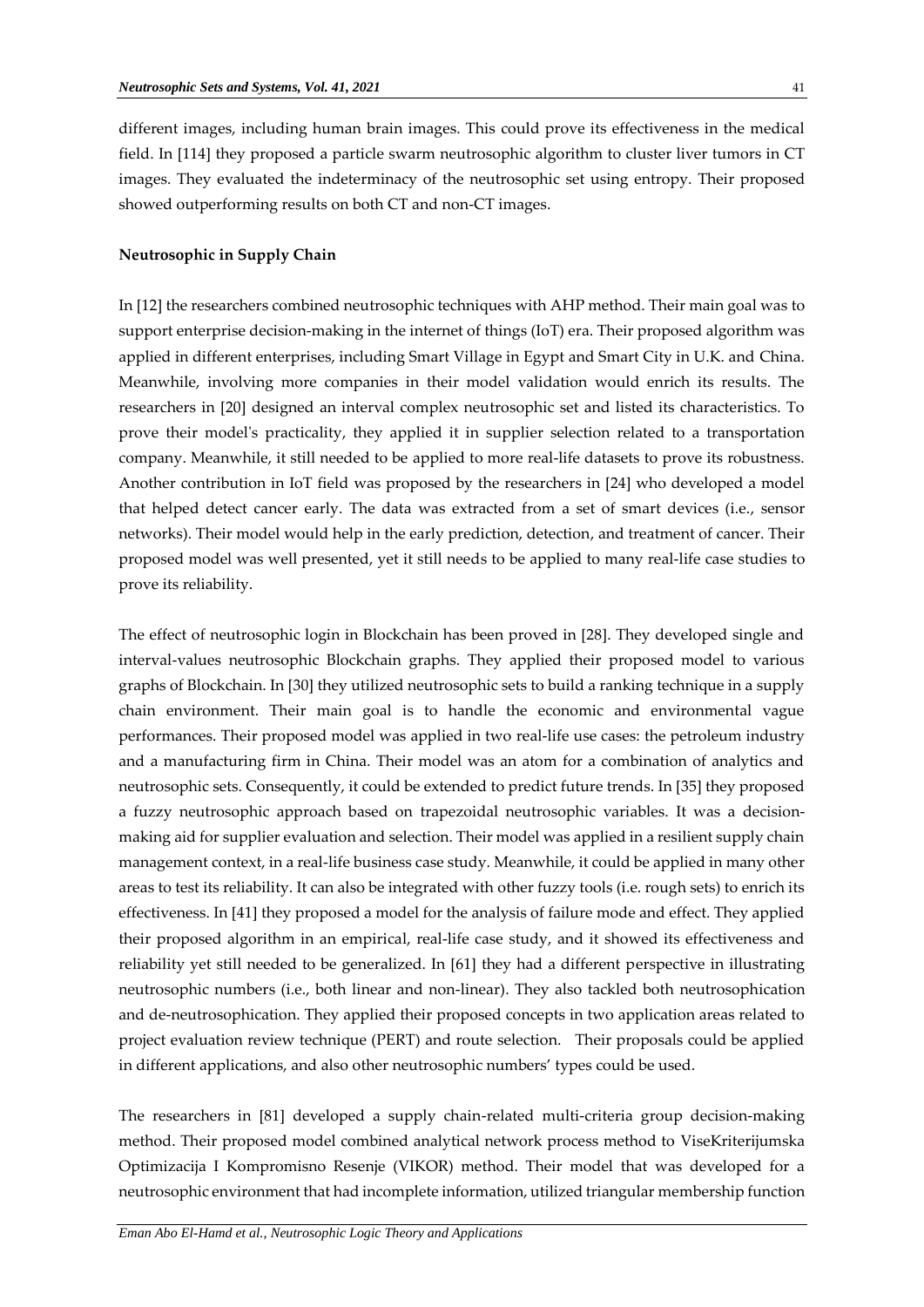was applied in a real case study. It showed outperforming results. Its main limitation was the dependency on experts' opinions and it was hard to find those experts fulfilled the researchers' predefined requirements. Also, its dependency on a forecasting phase that needed to have large input data to have robust results. Meanwhile, it was recommended to generalize it to other applications. The researchers in [83] also utilized VIKOR method to guide the decision-making process in an uncertain environment. For this purpose, they combined VIKOR method to the cubic neutrosophic number. This combination was illustrated through an example but was recommended to be applied in real applications. The contribution in [84] was mentioned to be the first contribution that combined Delphi method to neutrosophy. It was illustrated in a hypothetical case study. Meanwhile, it was recommended to apply it in practical use cases to prove its reliability and robustness. In [86] they proposed a dynamic interval valued neutrosophic set that was applied to a university of languages and international studies. Their proposed model proved its robustness yet still needed to be applied in other application areas.

They also proposed a modified combination between correlation coefficient and single-valued neutrosophic set [86]. Their main objective was to build a decision-making method that helped in selecting the best alternative out of all these given alternatives. They applied their proposed model in an illustrative example for choosing between investment alternatives. Meanwhile, it was recommended to be applied in real-life business cases.

## **Neutrosophic in Strategic Planning**

Neutrosophic analytic hierarchy process model would help select the best strategy out of many different possible strategies under the existence of vague and incomplete information situations. They integrated their model with SWOT analysis. They applied their model in "Starbucks" company. Their model proved its reliability and robustness based on the "Starbucks" dataset; meanwhile, it was flexible enough to be generalized to many other fields and industries [4].

The researchers in [13] were interested in multi-attribute decision-making. Hence, they developed an outranking approach in a bipolar neutrosophic environment. They applied their model to a real example of an investment company. Yet, they did not compare their model's results with another traditional model to prove its effectiveness. A bit similar to this is the study conducted by the researchers in [14] to empower the decision-making using neutrosophic. They mainly designed a proactive approach to analyze and then determine the set of factors that would influence suppliers' selection in supply chain management. In conclusion, they found that "Quality" was the most influential criterion in suppliers' selection. Generalizing their work might face some obstacles related to its need for a huge amount of data, large processing, and complex calculations.

On the other hand, the researchers in [15] contributed to IoT companies' decision-making by proposing a hybrid analytical hierarchal process and neutrosophic theory combination. Their proposal detected and handled the challenges of uncertainty and inconsistency.

In [23] the researchers presented the applicability of intuitionistic neutrosophic on the graph structure. They listed a set of applications using their proposed model that could boost the decisionmaking process. Meanwhile, they did not report applying it in a real-life case study step by step.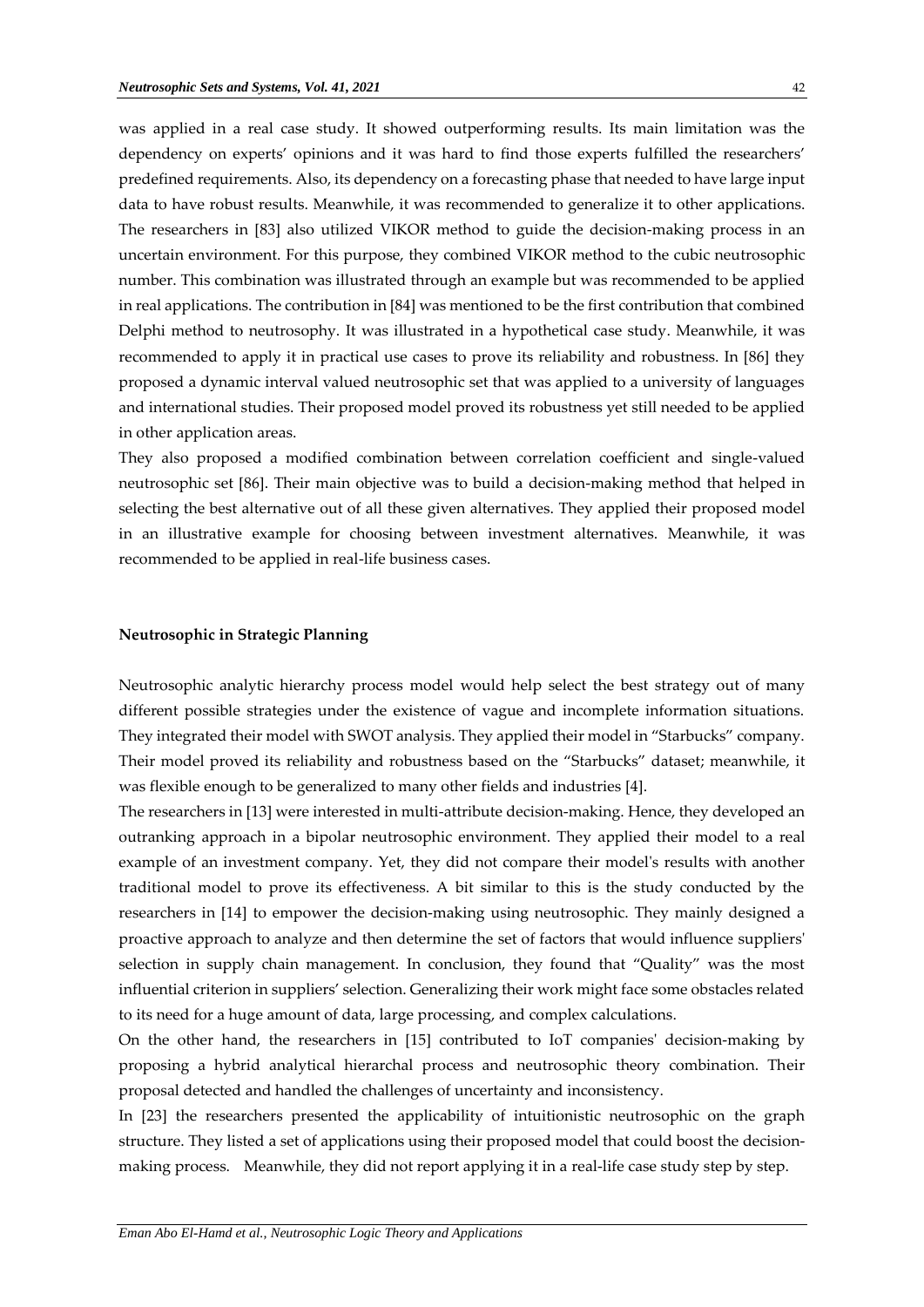In [27] the researchers combined soft-sets and bipolar sets in their proposal of bipolar neutrosophic soft-sets. They illustrated their proposed model using only numerical examples but did not apply it in real-life. This is on top of their limitations. In [32] they presented some real number-based operational laws for single-valued neutrosophic numbers. They also developed a set of weighted averaging models and geometric aggregation operators. These operators have been utilized to build a multi-attribute decision-making model. Their model is illustrated on a real numerical example. Meanwhile, it still needed to be applied in many real-life use cases to prove its effectiveness and reliability. In [34] they developed a Hierarchical Neutrosophics Analytical model to solve bus routes expected to meet tourists' demands. They achieved satisfactory results. The researchers in [54] studied the applications on entropy and similarity measures in decision-making (DS), especially multi-attribute DS. They mainly focused on hamming distance, contingent, and cosine functions. They confirmed their proposed model's applicability and efficiency, but they did not mention a reallife application that proved its applicability.

In [56] they made a different contribution compared to the above contributions. They utilized rough neutrosophic multisets to support the decision-making in marketing strategy. Their proposed model could be extended to other application areas to prove its effectiveness. Other neutrosophic multisets relations could also be applied than Max, Min, and composition of two rough multisets. In [58] they proposed three neutrosophic models, i.e., single-values hypersoft set, tangent similarity measure for single-valued neutrosophic hypersoft sets, and multi-values hypersoft set. They applied their proposed models in players' match selection. Their models helped in selecting the best option for each player. Meanwhile, it could be applied in many other application areas to validate its effectiveness. In [63] they utilized logarithmic operations for two purposes. First, developing aggregation operators, second, a multi-criteria decision-making approach for a single-valued neutrosophic environment. Their model was tested on a practical case study and proved its effectiveness and selecting the best alternative. Hence, it was encouraged to be applied in other application areas to confirm its effectiveness. While in [64] their main focus was the interval neutrosophic sets. They studied its similarity and entropy. They also mentioned its applicability in multi-attribute decision-making. Their model showed its effectiveness and robustness. Yet, it was still needed to be applied in other applications to prove this effectiveness. An interesting contribution was in [66]. They studied the pathogenic hypersoft set. This concept covered most of the cases in fuzzy and neutrosophic sets. They presented this concept using an illustrative example. Then they built a multi-criteria decision-making model based on this concept and was applied in a real-life application. Meanwhile, it could be extended to other applications, especially graph theory and pattern recognition, to prove its reliability. In [70] validated the pedagogical strategy implementation through two case studies. Their main goal was to increase scientific knowledge through extending the implementation of Iadov method and neutrosophic analysis. Their model could be extended through developing a software tool that could facilitate its applicability in other areas. In [88] they utilized single valued neutrosophic set for multi-attribute decision-making process mainly for school choice. They illustrate their idea through a numerical example, yet would be great to apply it in a real-life use case to prove its effectiveness. In [92] they utilized neutrosophic normal cloud concept, cloud aggregator, and many other concepts to build a multi-criteria group decision-making model. Their model was effectively applied in a real-life use case related to an online retailer. But it would be useful to generalize it to other applications. The researchers in [107] introduced the concept of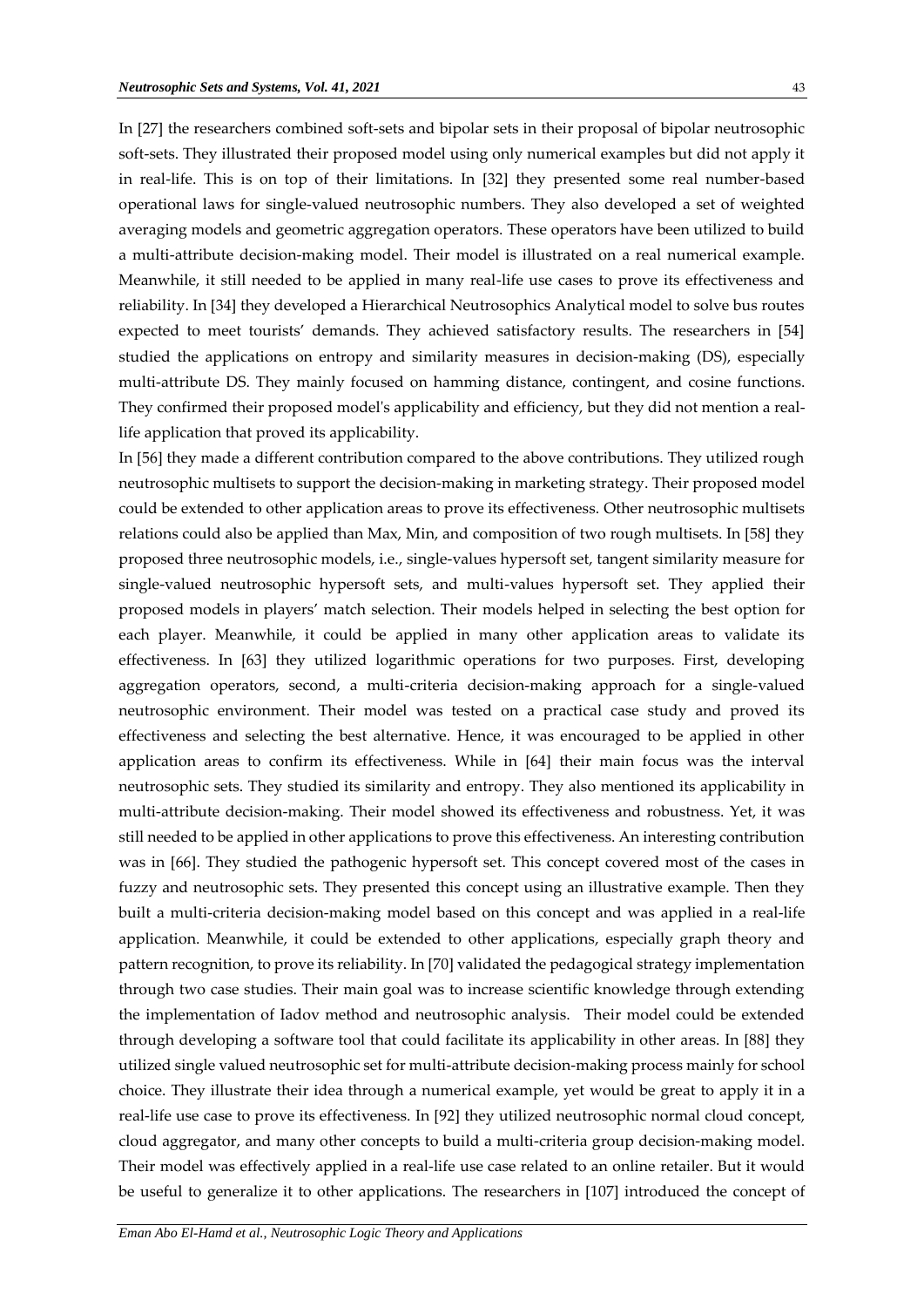neutrosophic soft rough topology. They aimed to develop a multi-criteria decision-making method for ambiguous real-life problems. Meanwhile, their model might be integrated with other algorithms (i.e., TOPOSIS and AHP) to enhance its applicability to other application areas.

## **Conclusion and Future Work**

Neutrosophic set is a very powerful and reliable algorithm. It proved its superiority in many application areas, including image processing, natural language processing, multi-criteria decisionmaking, strategic planning, Blockchain, and many more. In this paper, sample contributions in these research areas have been presented. Meanwhile, there are a lot of other research points that other researchers might tackle. For instance, combing deep learning, Q learning, and deep Q learning with neutrosophic is an open research area. The researchers in [87] introduced the combination of Q learning with a neutrosophic set, but it still needs a generalization to prove its robustness. Also, combing machine learning to neutrosophic sets still a rich research area. Finally, most of the paper's contributions were not generalized to different application areas to confirm their reliability, which might be another future research direction.

# **References**

- 1. Zhan, Jianming, et al. "Applications of neutrosophic cubic sets in multi-criteria decisionmaking." International Journal for Uncertainty Quantification 7.5 (2017).
- 2. Ansari, Abdul Quaiyum, Ranjit Biswas, and Swati Aggarwal. "Proposal for applicability of neutrosophic set theory in medical AI." International Journal of Computer Applications 27.5 (2011): 5-11.
- 3. Zavadskas, Edmundas Kazimieras, et al. "Hedonic shopping rent valuation by one-to-one neuromarketing and neutrosophic PROMETHEE method." Applied Soft Computing 85 (2019): 105832.
- 4. Basset, Mohamed Abdel, et al. "An integrated neutrosophic AHP and SWOT method for strategic planning methodology selection." Benchmarking: An International Journal (2018).
- 5. Ali, Mumtaz, Nguyen Dang Thanh, and Nguyen Van Minh. "A neutrosophic recommender system for medical diagnosis based on algebraic neutrosophic measures." Applied Soft Computing 71 (2018): 1054-1071.
- 6. Rajab, Khairan D. "New Associative Classification Method Based on Rule Pruning for Classification of Datasets." IEEE Access 7 (2019): 157783-157795.
- 7. Automatic Segmentation of Choroid Layer in EDI OCT Images Using Graph Theory in neutrosophic Space
- 8. Smarandache, Florentin. About Nonstandard Neutrosophic Logic (Answers to Imamura's "Note on the Definition of Neutrosophic Logic"). Infinite Study, 2019.
- 9. Smarandache, Florentin, et al. Application of neutrosophic offsets for digital image processing. Infinite Study, 2020.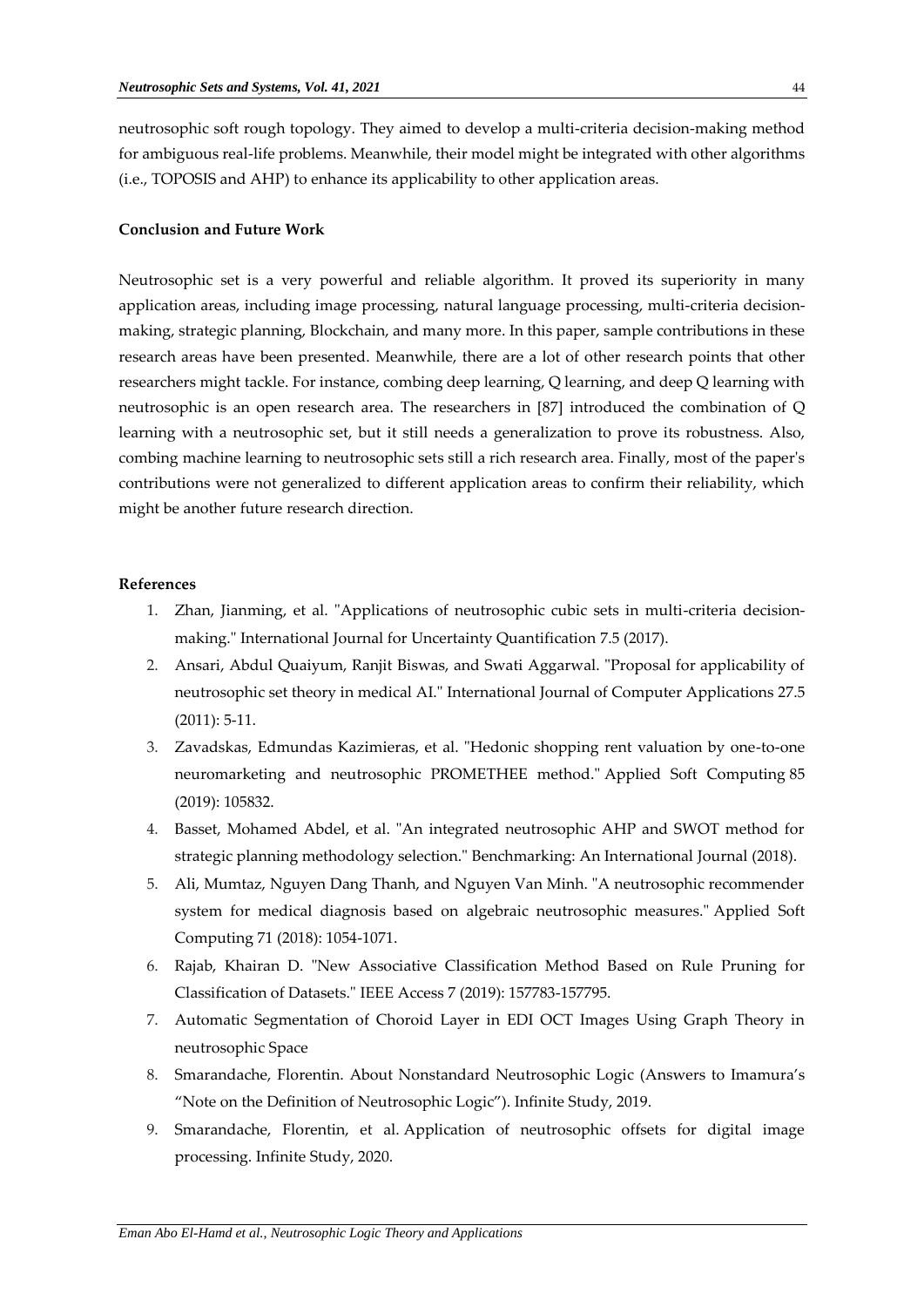- 10. Smarandache, Florentin, et al. "Interval neutrosophic sets and logic: theory and applications in computing." Hexis, Phoenix, Arizona, USA (2005).
- 11. Dat, Luu Quoc, et al. "Linguistic approaches to interval complex neutrosophic sets in decision-making." IEEE access 7 (2019): 38902-38917.
- 12. Nabeeh, Nada A., et al. "Neutrosophic multi-criteria decision-making approach for iot-based enterprises." IEEE Access 7 (2019): 59559-59574.
- 13. Uluçay, Vakkas, et al. "A new approach for multi-attribute decision-making problems in bipolar neutrosophic sets." Neutrosophic Sets and Systems 23.1 (2018): 12.
- 14. Abdel-Basset, Mohamed, et al. "A hybrid approach of neutrosophic sets and DEMATEL method for developing supplier selection criteria." Design Automation for Embedded Systems 22.3 (2018): 257-278.
- 15. Abdel-Basset, Mohamed, et al. "Utilising neutrosophic theory to solve transition difficulties of IoT-based enterprises." Enterprise Information Systems 14.9-10 (2020): 1304-1324.
- 16. Abdel-Basset, Mohamed, et al. "A novel group decision-making model based on neutrosophic sets for heart disease diagnosis." Multimedia Tools and Applications (2019): 1- 26.
- 17. Özyurt, Fatih, et al. "Brain tumor detection based on Convolutional Neural Network with neutrosophic expert maximum fuzzy sure entropy." Measurement 147 (2019): 106830.
- 18. Saeid, A. Borumand, and Young Bae Jun. Neutrosophic subalgebras of BCK/BCI-algebras based on neutrosophic points. Infinite Study, 2017.
- 19. Abdel-Basset, Mohamed, et al. "Cosine similarity measures of bipolar neutrosophic set for diagnosis of bipolar disorder diseases." Artificial Intelligence in Medicine 101 (2019): 101735.
- 20. Ali, Mumtaz, Luu Quoc Dat, and Florentin Smarandache. "Interval complex neutrosophic set: Formulation and applications in decision-making." International Journal of Fuzzy Systems 20.3 (2018): 986-999.
- 21. Shahzadi, Gulfam, Muhammad Akram, and Arsham Borumand Saeid. "An application of single-valued neutrosophic sets in medical diagnosis." Neutrosophic sets and systems 18 (2017): 80-88.
- 22. Muthumeenakshi, M., S. Jafari, and P. Muralikrishna. An ideal decision-making on Neutrosophic Q-fuzzy Setting. Vol. 36. Infinite Study, 2020.
- 23. Akram, Muhammad, and Muzzamal Sitara. Application of intuitionistic neutrosophic graph structures in decision-making. Infinite Study, 2017.
- 24. Abdel-Basset, Mohamed, and Mai Mohamed. "A novel and powerful framework based on neutrosophic sets to aid patients with cancer." Future Generation Computer Systems 98 (2019): 144-153.
- 25. Guo, Yanhui, and Abdulkadir Şengür. "A novel image segmentation algorithm based on neutrosophic similarity clustering." Applied Soft Computing 25 (2014): 391-398.
- 26. Jun, Young Bae, Seon Jeong Kim, and Florentin Smarandache. "Interval neutrosophic sets with applications in BCK/BCI-algebra." Axioms 7.2 (2018): 23.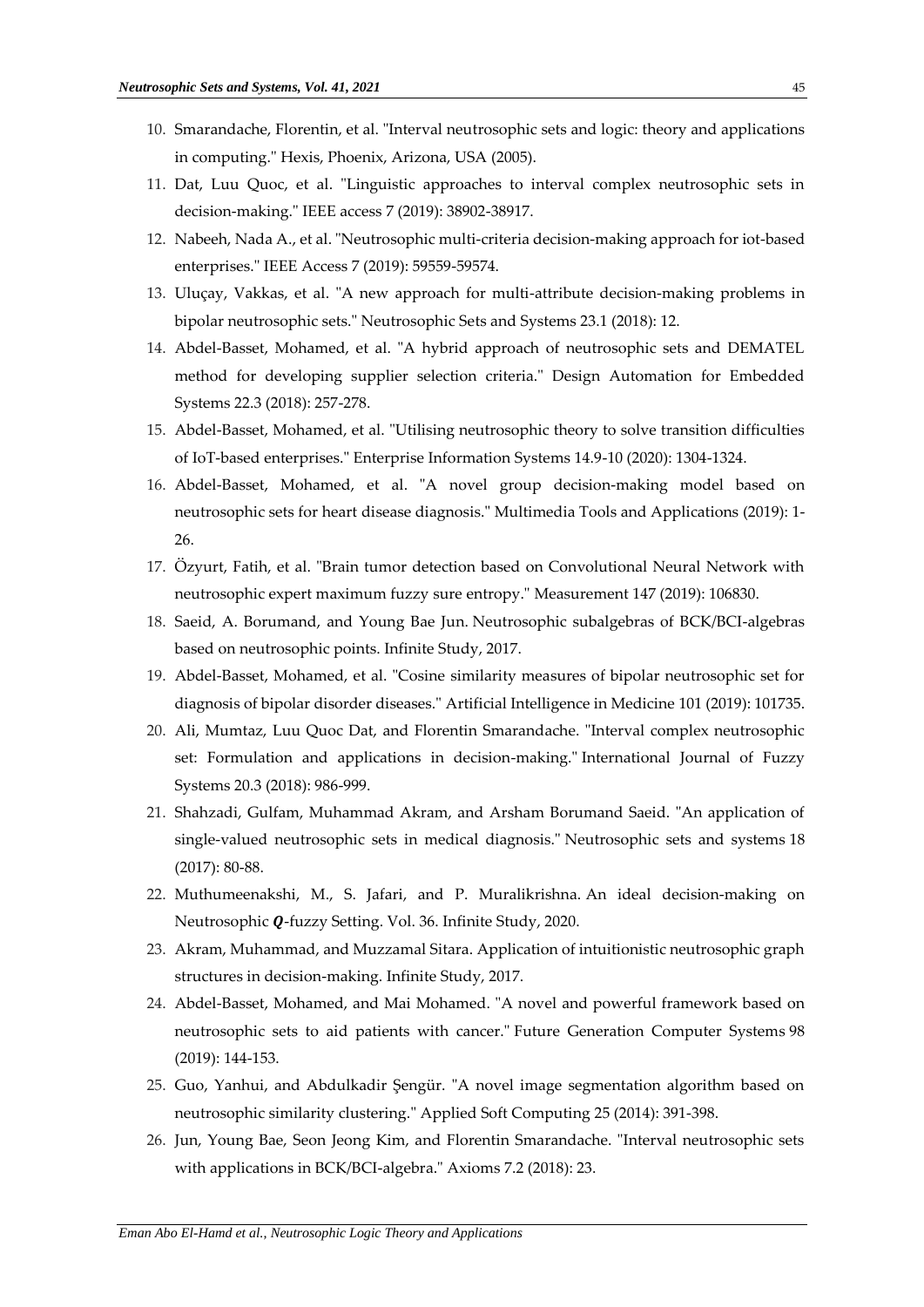- 27. Ali, Mumtaz, et al. "Bipolar neutrosophic soft sets and applications in decisionmaking." Journal of Intelligent & Fuzzy Systems 33.6 (2017): 4077-4087.
- 28. Nagarajan, D., et al. Blockchain single and interval valued neutrosophic graphs. Infinite Study, 2019.
- 29. Thao, Nguyen Xuan, and Florentin Smarandache. Divergence measure of neutrosophic sets and applications. Infinite Study, 2018.
- 30. Abdel-Baset, Mohamed, Victor Chang, and Abduallah Gamal. "Evaluation of the green supply chain management practices: A novel neutrosophic approach." Computers in Industry 108 (2019): 210-220.
- 31. Garg, Harish. "New logarithmic operational laws and their applications to multiattribute decision-making for single-valued neutrosophic numbers." Cognitive Systems Research 52 (2018): 931-946.
- 32. Ye, Jun. "Improved cosine similarity measures of simplified neutrosophic sets for medical diagnoses." Artificial intelligence in medicine 63.3 (2015): 171-179.
- 33. Calle, W. A. C., Betancourt, A. S. G., & Enríquez, N. J. (2019). Validation of the proof reversal on the inexistence of untimely dismissal by using neutrosophic IADOV technique. Neutrosophic Sets and Systems, 33.
- 34. Garg, Harish. "Some new biparametric distance measures on single-valued neutrosophic sets with applications to pattern recognition and medical diagnosis." Information 8.4 (2017): 162.
- 35. Pamucar, Dragan, et al. "A novel fuzzy hybrid neutrosophic decision‐making approach for the resilient supplier selection problem." International Journal of Intelligent Systems 35.12 (2020): 1934-1986.
- 36. Salama, A. A., Florentin Smarandache, and Mohamed Eisa. Introduction to image processing via neutrosophic techniques. Infinite Study, 2014.
- 37. Christianto, Victor, and Florentin Smarandache. "A Review of Seven Applications of Neutrosophic Logic: In Cultural Psychology, Economics Theorizing, Conflict Resolution, Philosophy of Science, etc." J—Multidisciplinary Scientific Journal 2.2 (2019): 128-137.
- 38. Khalifa, Nour Eldeen M., et al. "A study of the neutrosophic set significance on deep transfer learning models: An experimental case on a limited covid-19 chest x-ray dataset." Cognitive Computation (2020): 1-10.
- 39. Akram, Muhammad, and Kar-Ping Shum. A Survey on Single-Valued Neutrosophic K-Algebras. Infinite Study.
- 40. Elhassouny, Azeddine, Soufiane Idbrahim, and Florentin Smarandache. Machine learning in Neutrosophic Environment: A Survey. Infinite Study, 2019.
- 41. Liou, James JH, Perry CY Liu, and Huai-Wei Lo. "A Failure Mode Assessment Model Based on Neutrosophic Logic for Switched-Mode Power Supply Risk Analysis." Mathematics 8.12 (2020): 2145.
- 42. Takallo, M. Mohseni, R. A. Borzooei, and Young Bae Jun. MBJ-neutrosophic structures and its applications in BCK= BCI-algebras. Infinite Study, 2018.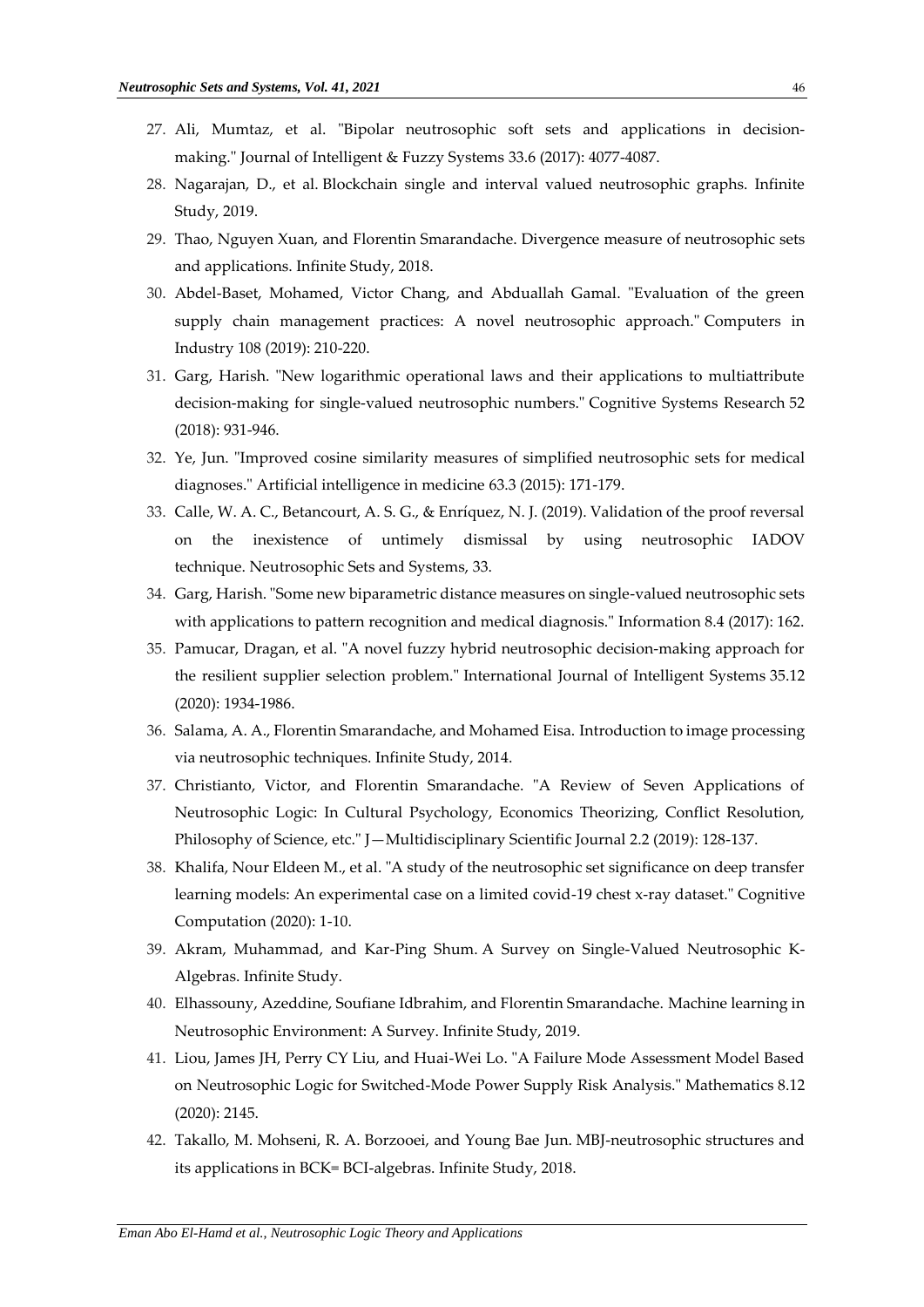- 43. Cadena, Mónica Alexandra Tello, et al. "Neutrosophic AHP in the analysis of Business Plan for the company Rioandes bus tours." Neutrosophic Sets and Systems 34 (2020): 16.
- 44. Salama, A. A., Florentin Smarandache, and Hewayda ElGhawalby. "Neutrosophic approach to grayscale images domain." Neutrosophic sets and systems 21 (2018): 13-19.
- 45. Page, Md Hanif, and Qays Hatem Imran. "Neutrosophic generalized homeomorphism." Neutrosophic Sets and Systems 35 (2020): 340-346.
- 46. Broumi, Said, and Florentin Smarandache. Neutrosophic refined similarity measure based on cosine function. Infinite Study, 2014.
- 47. Silva, Paola Andrea Mena, Ariel Romero Fernández, and Luz Amelia Granda Macías. "Neutrosophic Statistics to Analyze Prevalence of Dental Fluorosis." Neutrosophic Sets and Systems 37.1 (2020): 19.
- 48. Jha, Sudan, et al. "Neutrosophic image segmentation with dice coefficients." Measurement 134 (2019): 762-772.
- 49. Smarandache, Florentin. "Neutrosophic social structures specificities." Social sciences and education research review 2.1 (2015): 3-10.
- 50. Martínez, Carlos Rosero, et al. "Neutrosophy for Survey Analysis in Social Sciences." Neutrosophic Sets and Systems 37.1 (2020): 49.
- 51. Guo, Yanhui, and Heng-Da Cheng. "New neutrosophic approach to image segmentation." Pattern Recognition 42.5 (2009): 587-595.
- 52. Nguyen, Gia Nhu, Amira S. Ashour, and Nilanjan Dey. "A survey of the state-of-the-arts on neutrosophic sets in biomedical diagnoses." International Journal of Machine Learning and Cybernetics 10.1 (2019): 1-13.
- 53. El-Ghareeb, Haitham A. Novel Open Source Python Neutrosophic Package. Infinite Study, 2019.
- 54. Qin, Keyun, and Lu Wang. "New similarity and entropy measures of single-valued neutrosophic sets with applications in multi-attribute decision-making." Soft Computing 24.21 (2020): 16165-16176.
- 55. Arulpandy, P. Reduction of indeterminacy of grayscale image in bipolar neutrosophic domain. Infinite Study, 2019.
- 56. Alias, Suriana, Daud Mohamad, and Adibah Shuib. "Rough neutrosophic multisets relation with application in marketing strategy." Neutrosophic Sets Syst 21 (2018): 36-55.
- 57. Sengur, Abdulkadir, et al. "A survey on neutrosophic medical image segmentation." Neutrosophic Set in Medical Image Analysis. Academic Press, 2019. 145-165.
- 58. Saqlain, Muhammad, et al. "Single and multi-valued neutrosophic hypersoft set and tangent similarity measure of single valued neutrosophic hypersoft sets." Neutrosophic Sets and Systems 32 (2020): 317-329.
- 59. Zhang, Xiaohong, et al. "New operations of totally dependent-neutrosophic sets and totally dependent-neutrosophic soft sets." Symmetry 10.6 (2018): 187.
- 60. Khan, Mohsin, et al. "Systematic review of decision-making algorithms in extended neutrosophic sets." Symmetry 10.8 (2018): 314.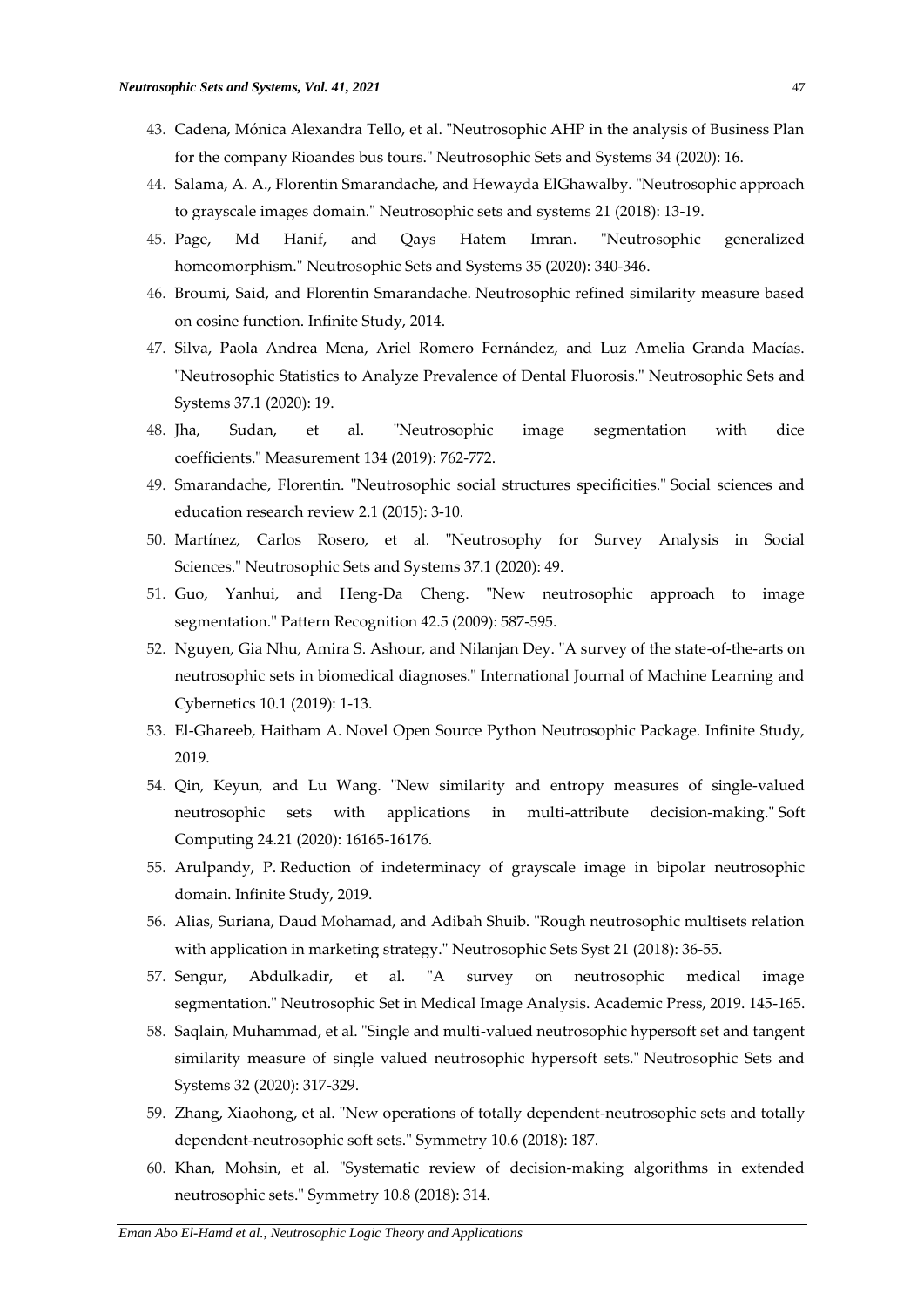- 61. Chakraborty, Avishek, et al. "Different forms of triangular neutrosophic numbers, deneutrosophication techniques, and their applications." Symmetry 10.8 (2018): 327.
- 62. Ye, Jun, and Wenhua Cui. "Neutrosophic compound orthogonal neural network and its applications in neutrosophic function approximation." Symmetry 11.2 (2019): 147.
- 63. Ashraf, Shahzaib, Saleem Abdullah, and Florentin Smarandache. "Logarithmic hybrid aggregation operators based on single valued neutrosophic sets and their applications in decision support systems." Symmetry 11.3 (2019): 364.
- 64. Yang, Han, Xiaoman Wang, and Keyun Qin. "New similarity and entropy measures of interval neutrosophic sets with applications in multi-attribute decisionmaking." Symmetry 11.3 (2019): 370.
- 65. Chakraborty, Avishek, et al. "Disjunctive representation of triangular bipolar neutrosophic numbers, de-bipolarization technique and application in multi-criteria decision-making problems." Symmetry 11.7 (2019): 932.
- 66. Ahmad, Muhammad Rayees, et al. "A Novel MCDM Method Based on Plithogenic Hypersoft Sets under Fuzzy Neutrosophic Environment." Symmetry 12.11 (2020): 1855.
- 67. Thao, Nguyen Xuan, et al. "Fuzzy equivalence on standard and rough neutrosophic sets and applications to clustering analysis." Information systems design and intelligent applications. Springer, Singapore, 2018. 834-842.
- 68. Abdel-Basset, Mohamed, and Mai Mohamed. "The role of single valued neutrosophic sets and rough sets in smart city: Imperfect and incomplete information systems." Measurement 124 (2018): 47-55.
- 69. Tian, Zhang-Peng, Jian-Qiang Wang, and Hong-Yu Zhang. "Hybrid single-valued neutrosophic MCGDM with QFD for market segment evaluation and selection." Journal of Intelligent & Fuzzy Systems 34.1 (2018): 177-187.
- 70. Hernández, Noel Batista, et al. Validation of the pedagogical strategy for the formation of the competence entrepreneurship in high education through the use of neutrosophic logic and Iadov technique. Infinite Study, 2018.
- 71. Yang, Hai-Long, et al. "A hybrid model of single valued neutrosophic sets and rough sets: single valued neutrosophic rough set model." Soft Computing 21.21 (2017): 6253-6267.
- 72. Zhang, Xiaohong, et al. "New inclusion relation of neutrosophic sets with applications and related lattice structure." International Journal of Machine Learning and Cybernetics 9.10 (2018): 1753-1763.
- 73. Peng, Juan-juan, et al. "Multi-valued neutrosophic sets and power aggregation operators with their applications in multi-criteria group decision-making problems." International Journal of Computational Intelligence Systems 8.2 (2015): 345-363.
- 74. Broumi, Said, Assia Bakali, and Ayoub Bahnasse. "Neutrosophic sets: An overview." (2018).
- 75. Mondal, Kalyan, Surapati Pramanik, and BIBHAS C. Giri. "Role of neutrosophic logic in data mining." New Trends in Neutrosophic Theory and Application. Pons Editions, Brussels (2016): 15-23.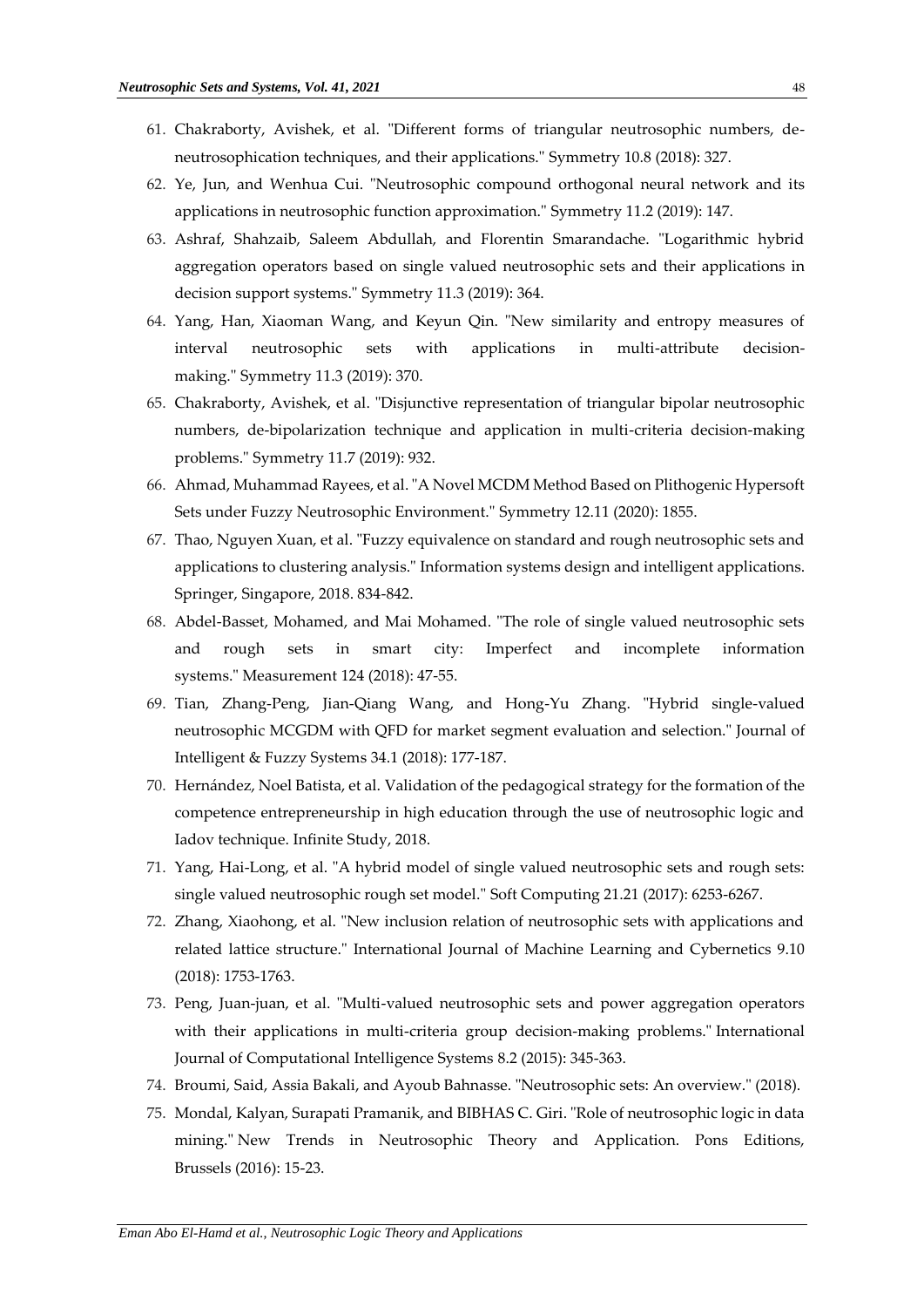- 76. Ye, Jun. "Multicriteria decision-making method using the correlation coefficient under singlevalued neutrosophic environment." International Journal of General Systems 42.4 (2013): 386-394.
- 77. Ye, Jun. "Single-valued neutrosophic minimum spanning tree and its clustering method." Journal of intelligent Systems 23.3 (2014): 311-324.
- 78. Şahin, Rıdvan. "Multi-criteria neutrosophic decision-making method based on score and accuracy functions under neutrosophic environment." arXiv preprint arXiv:1412.5202 (2014).
- 79. Wang, Tongjuan. "The Projection Model with Unknown Weight Information under Interval Neutrosophic Environment and Its Application to Software Quality-in-Use Evaluation." Mathematical Problems in Engineering 2020 (2020).
- 80. Zhang, Hong-yu, et al. "An improved weighted correlation coefficient based on integrated weight for interval neutrosophic sets and its application in multi-criteria decision-making problems." International Journal of Computational Intelligence Systems 8.6 (2015): 1027- 1043.
- 81. Abdel-Baset, Mohamed, et al. "An integrated neutrosophic ANP and VIKOR method for achieving sustainable supplier selection: A case study in importing field." Computers in Industry 106 (2019): 94-110.
- 82. Ye, Jun. "Another form of correlation coefficient between single valued neutrosophic sets and its multiple attribute decision-making method." Neutrosophic Sets and systems 1.1 (2013): 8- 12.
- 83. Pramanik, Surapati, et al. "NC-VIKOR based MAGDM strategy under neutrosophic cubic set environment." Neutrosophic Sets and Systems 20.1 (2018): 95-108.
- 84. Smarandache, Florentin, et al. Delphi method for evaluating scientific research proposals in a neutrosophic environment. Infinite Study, 2020.
- 85. Thong, Nguyen Tho, et al. "Dynamic interval valued neutrosophic set: Modeling decisionmaking in dynamic environments." Computers in Industry 108 (2019): 45-52.
- 86. Ye, Jun. "Improved correlation coefficients of single valued neutrosophic sets and interval neutrosophic sets for multiple attribute decision-making." Journal of Intelligent & Fuzzy Systems 27.5 (2014): 2453-2462.
- 87. AboElHamd, Eman, et al. "Modeling Customer Lifetime Value Under Uncertain Environment." Neutrosophic Sets and Systems 39.1 (2021): 2.
- 88. Mondal, Kalyan, and Surapati Pramanik. "Neutrosophic decision-making model of school choice." Neutrosophic Sets and Systems 7 (2015): 62-68.
- 89. Pramanik, Surapati, Pranab Biswas, and Bibhas C. Giri. "Hybrid vector similarity measures and their applications to multi-attribute decision-making under neutrosophic environment." Neural computing and Applications 28.5 (2017): 1163-1176.
- 90. Singh, Prem Kumar. "Interval-Valued Neutrosophic Graph Representation of Concept Lattice and Its  $(\alpha,\beta,\gamma)$ -Decomposition." Arabian Journal for Science and Engineering 43.2 (2018): 723-740.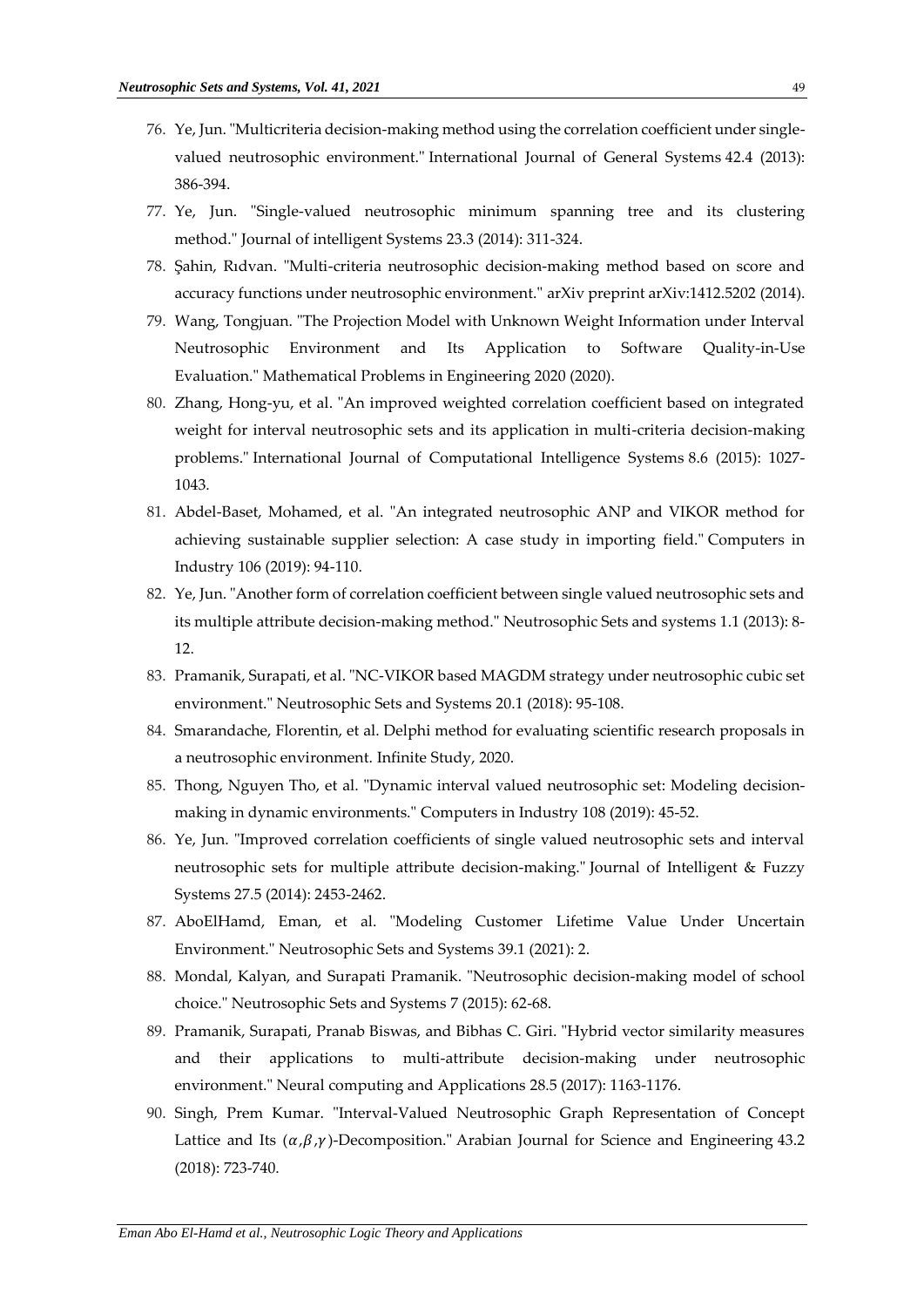- 91. Ye, Jun. "Single-valued neutrosophic clustering algorithms based on similarity measures." Journal of Classification 34.1 (2017): 148-162.
- 92. Zhang, Hong-yu, et al. "A neutrosophic normal cloud and its application in decisionmaking." Cognitive Computation 8.4 (2016): 649-669.
- 93. Kandasamy, Ilanthenral, et al. "Sentiment analysis of tweets using refined neutrosophic sets." Computers in Industry 115 (2020): 103180.
- 94. Abdel-Basset, Mohamed, et al. "Neutrosophic association rule mining algorithm for big data analysis." Symmetry 10.4 (2018): 106.
- 95. Mahmud, M., et al. "Student Engagement and Attitude in Mathematics Achievement Using Single Valued Neutrosophic Set." Journal of Physics: Conference Series. Vol. 1496. No. 1. IOP Publishing, 2020.
- 96. Aslam, Muhammad. "On detecting outliers in complex data using Dixon's test under neutrosophic statistics." Journal of King Saud University-Science 32.3 (2020): 2005-2008.
- 97. Nagarajan, D., et al. Blockchain single and interval valued neutrosophic graphs. Infinite Study, 2019.
- 98. Zarour, Mohammad, et al. "Evaluating the impact of blockchain models for secure and trustworthy electronic healthcare records." IEEE Access 8 (2020): 157959-157973.
- 99. Ecer, Fatih, and Dragan Pamucar. "MARCOS technique under intuitionistic fuzzy environment for determining the COVID-19 pandemic performance of insurance companies in terms of healthcare services." Applied Soft Computing (2021): 107199.
- 100.Hezam, Ibrahim M., et al. "COVID-19 Vaccine: A neutrosophic MCDM approach for determining the priority groups." Results in physics 20 (2021): 103654.
- 101.Abdel-Basset, Mohamed, Victor Chang, and Nada A. Nabeeh. "An intelligent framework using disruptive technologies for COVID-19 analysis." Technological Forecasting and Social Change 163 (2021): 120431.
- 102.Yasser, Ibrahim, et al. "COVID-X: Novel Health-Fog Framework Based on Neutrosophic Classifier for Confrontation Covid-19." Neutrosophic Sets and Systems 35.1 (2020): 1.
- 103.Abdel-Basst, Mohamed, Rehab Mohamed, and Mohamed Elhoseny. "<? covid19?> A model for the effective COVID-19 identification in uncertainty environment using primary symptoms and CT scans." Health Informatics Journal (2020): 1460458220952918.
- 104.Amin, Belal, et al. "Intelligent Neutrosophic Diagnostic System for Cardiotocography Data." Computational Intelligence and Neuroscience 2021 (2021).
- 105.Jain, Amita, et al. "Senti-NSetPSO: large-sized document-level sentiment analysis using Neutrosophic Set and particle swarm optimization." Soft Computing 24.1 (2020): 3-15.
- 106.Arnaiz, Ned Vito Quevedo, and Nemis Garcia Arias Leny Cecilia Campa๑a Mu๑oz. "Neutrosophic K-means Based Method for Handling Unlabeled Data." Neutrosophic Sets and Systems 37.1 (2020): 37.
- 107.Riaz, Muhammad, et al. Neutrosophic Soft Rough Topology and its Applications to Multi-Criteria Decision-Making. Infinite Study, 2020.